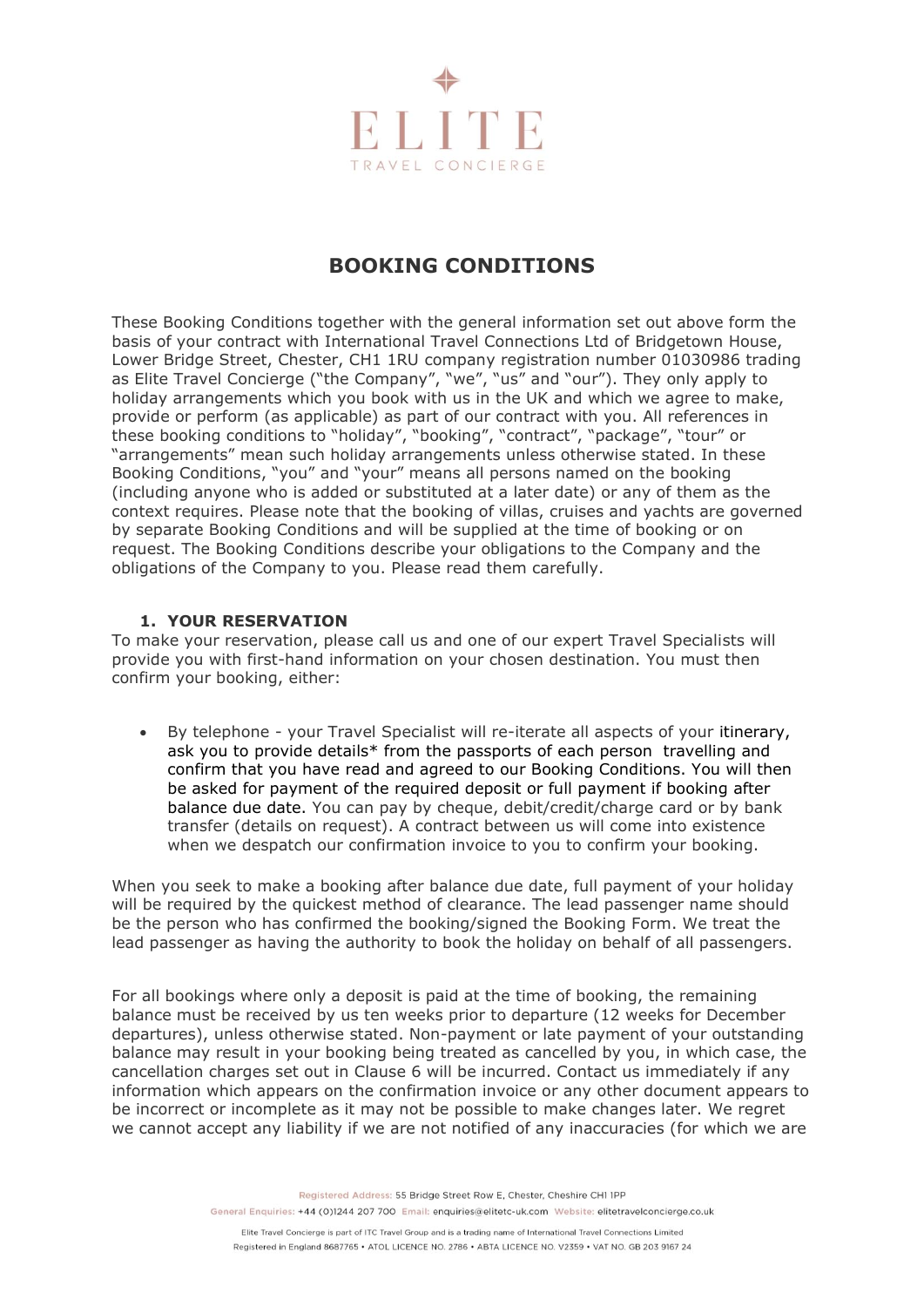

responsible) in any document within ten days of our sending it out (five days for tickets). We will do our best to rectify any mistake notified to us outside these time limits but you must meet any costs involved in doing so. If you book through one of our authorised travel agents, please note that all monies paid to your travel agent for a holiday which does not include any flights are at all times held by the travel agent on behalf of the Company.

For flight inclusive bookings, all monies paid to any authorised travel agent of ours for your holiday with us will be held on behalf of and for the benefit of the Trustees of the Air Travel Trust subject to the travel agent's obligation to pay such monies to us in accordance with our trading terms unless we fail. In the unlikely event of our financial failure, all monies then held by the travel agent or subsequently paid by you to the travel agent will be held by the agent on behalf of and for the benefit of the Trustees of the Air Travel Trust without any obligation on the agent to pay such monies to us.

\*Information required prior to flight check-in for some destinations.

# **2. PRICE POLICY**

We reserve the right to vary the price of unsold arrangements and to correct any errors of which we become aware at any time. Please check the up to date price when booking. You will be advised of the applicable price before your booking is confirmed.

1. A) Price Guarantee - The price of your holiday will be guaranteed and not subject to any surcharge if you pay in full at the time of booking. When full payment is received by International Travel Connections Ltd within seven days of the date shown on your confirmation invoice, we will guarantee that the price of your holiday will not change. B) Price Revision – When clause 2A) above does not apply then once the price of your chosen holiday has been confirmed at the time of booking, then subject to the correction of errors, we will only increase or decrease the price in the following circumstances. Price increases or decreases after booking will be passed on by way of a surcharge or refund. A surcharge or refund (as applicable) will be payable, subject to the conditions set out in this clause, in the event of any change in our transportation costs including the cost of fuel, dues, taxes or fees chargeable for services such as landing taxes, embarkation or disembarkation fees at ports and airports, tourist taxes and exchange rates mean that the price of your travel arrangements may change after you have booked.

Even in the above cases, only if the amount of any increase in our costs exceeds 2% of the total cost of your holiday (excluding any amendment charges) will we levy a surcharge. If any surcharge is greater than 8% of the cost of your holiday (excluding insurance premiums and any amendment charges), you will be entitled to cancel your booking and receive a full refund of all monies you have paid to us (except for any

> Registered Address: 55 Bridge Street Row E, Chester, Cheshire CH1 1PP General Enquiries: +44 (0)1244 207 700 Email: enquiries@elitetc-uk.com Website: elitetravelconcierge.co.uk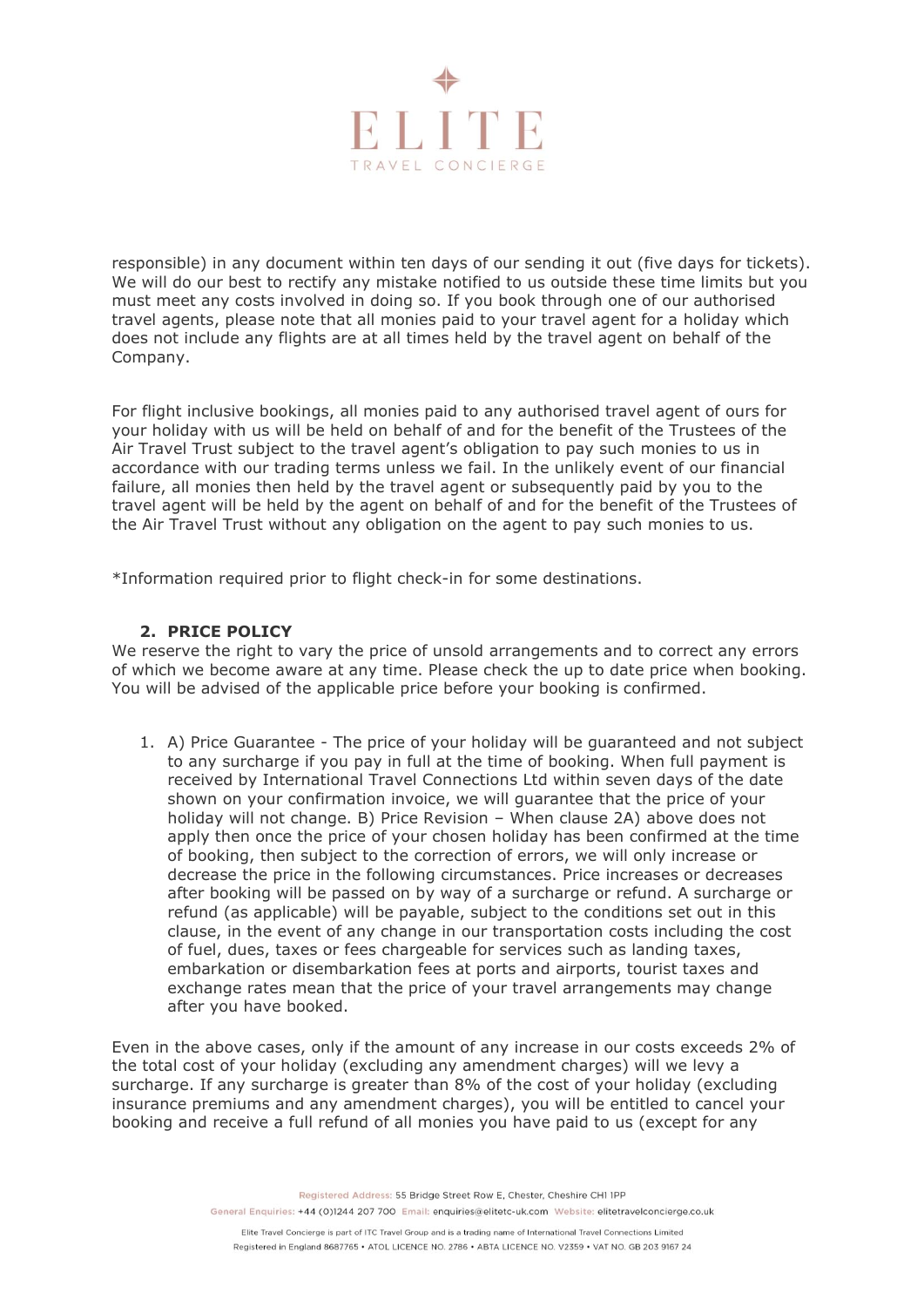

amendment charges) or alternatively purchase another holiday from us as referred to in clause 7 "Alterations and Cancellations by the Company". Although insurance (where purchased through us) does not form part of your contract with us or of any "package", we will consider an appropriate refund of any insurance premiums you have paid us if you can show you are unable to use/reuse or transfer your policy in the event of cancellation or purchase of an alternative holiday.

Where applicable you have 14 days from the issue date printed on the surcharge invoice to tell us if you want to choose option b) or c) as set out in clause 7 below. If you do not tell us that you wish to choose either of these options within this period of time, we are entitled to assume that you do not wish to do so and will pay the surcharge. Any surcharge must be paid with the balance of the cost of the holiday or within 14 days of the issue date printed on the surcharge invoice, whichever is the later.

Please note that arrangements are not always purchased in local currency and some apparent changes have no impact on the price of your holiday due to contractual and other protection in place.

Where a refund is due, we will pay you the full amount of the decrease in our costs, for the reasons stated above.

We promise not to levy a surcharge within 20 days of departure. No refund will be payable during this period either.

#### **3. INSURANCE**

We believe that it is essential to take out comprehensive travel insurance when you go on holiday and we strongly recommend that to do so is in your interests and those of your family.

We also ask that you provide us with the details of your insurer, the policy number and the emergency contact details to assist you in the event of an accident or emergency abroad. It will be necessary for you to comply with the requirements of the policy in the event of a potential claim; e.g. reporting a theft to the local police. Please read your policy details carefully and take them with you on holiday. It is your responsibility to ensure that the insurance cover you purchase is suitable and adequate for your particular needs. We do not check alternative insurance policies.

# **4. BROCHURE & WEBSITE ACCURACY**

The descriptions in our brochures and on our websites may be prepared many months in advance but is believed correct to the best of our knowledge at the time of printing or publication.

> Registered Address: 55 Bridge Street Row E, Chester, Cheshire CH1 1PP General Enquiries: +44 (0)1244 207 700 Email: enquiries@elitetc-uk.com Website: elitetravelconcierge.co.uk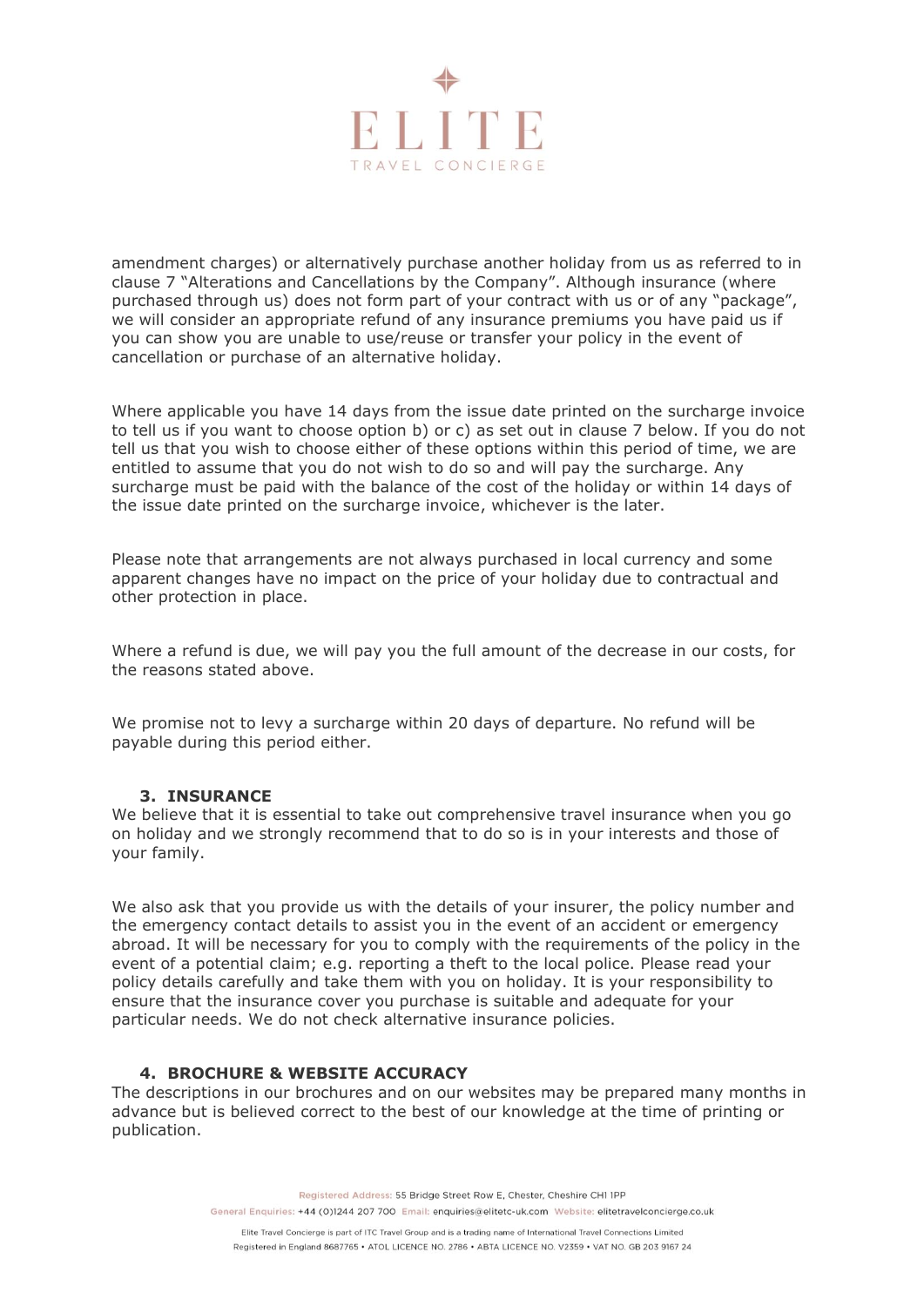

The availability of services and amenities may be affected by local conditions, such as inclement weather or the season. Suppliers of accommodation, transport and recreational facilities can make changes with no advance notice to us. When we become aware of any significant changes, we will advise you or your travel agent at the time of booking or, if after booking, as soon as possible before departure. The provisions of clause 7 will apply when a significant change is notified after the booking.

# **5. PROVISION OF TRANSPORT & ACCOMMODATION**

The various carriers who provide transport as described in our brochure and on our website have their own terms and conditions. International and sometimes national travel is subject to international conventions and regulations (such as EU regulations). The carriers' terms and conditions may limit and/or exclude the supplier's liability to you, usually in accordance with applicable international conventions or regulations. For more information on these, see Clause 10(ii)f). Air travel is also subject to the operational decisions of air carriers and of airports, which may result in delays, aircraft being diverted or schedule changes over which the Company has no control. The Company can provide you with copies of all relevant conventions, regulations and conditions upon request. In accordance with EU Regulation 2111/2005 we are required to advise you of the actual carrier(s) (or, if the actual carrier(s) is not known, the likely carrier(s)) that will operate your flight(s) (including any connecting flight or transfer) at the time of booking.

Where we are only able to inform you of the likely carrier(s) at the time of booking, we will inform you of the identity of the actual carrier(s) as soon as we become aware of this. Any change to the operating carrier(s) after your booking has been confirmed will be notified to you as soon as possible. Due to the flexible itineraries that we offer, we are not in a position to state these facts in our brochure and on our website. Any changes to the actual airline after you have received your tickets will be notified to you as soon as possible and in all cases at check-in or at the boarding gate. Due to the nature of the airline business, on rare occasions flight delays regrettably do happen. In such an event, while we will work with the airline to ensure any delay is a short and comfortable as possible, it remains the airlines responsibility to look after you. Depending on the length and cause of the delay, meals and accommodation and/ or compensation may be available. See Airline Delays and Passenger Rights in the general information above. Our brochure and website detail our sole responsibility. They are not published on behalf of and do not commit any independent organisations/carriers whose services are featured in it.

# **6. ALTERATIONS AND CANCELLATIONS BY YOU**

(i) Should you wish to make any changes to your confirmed booking, you must notify as soon as possible. Whilst we will endeavour to assist, we cannot guarantee we will be able to meet any such requests. Where we can, we won't charge you unless we are charged by a supplier. You should be aware that costs to amend could increase the closer to the departure date that changes are made, and you should contact us as soon as

> Registered Address: 55 Bridge Street Row E, Chester, Cheshire CH1 1PP General Enquiries: +44 (0)1244 207 700 Email: enquiries@elitetc-uk.com Website: elitetravelconcierge.co.uk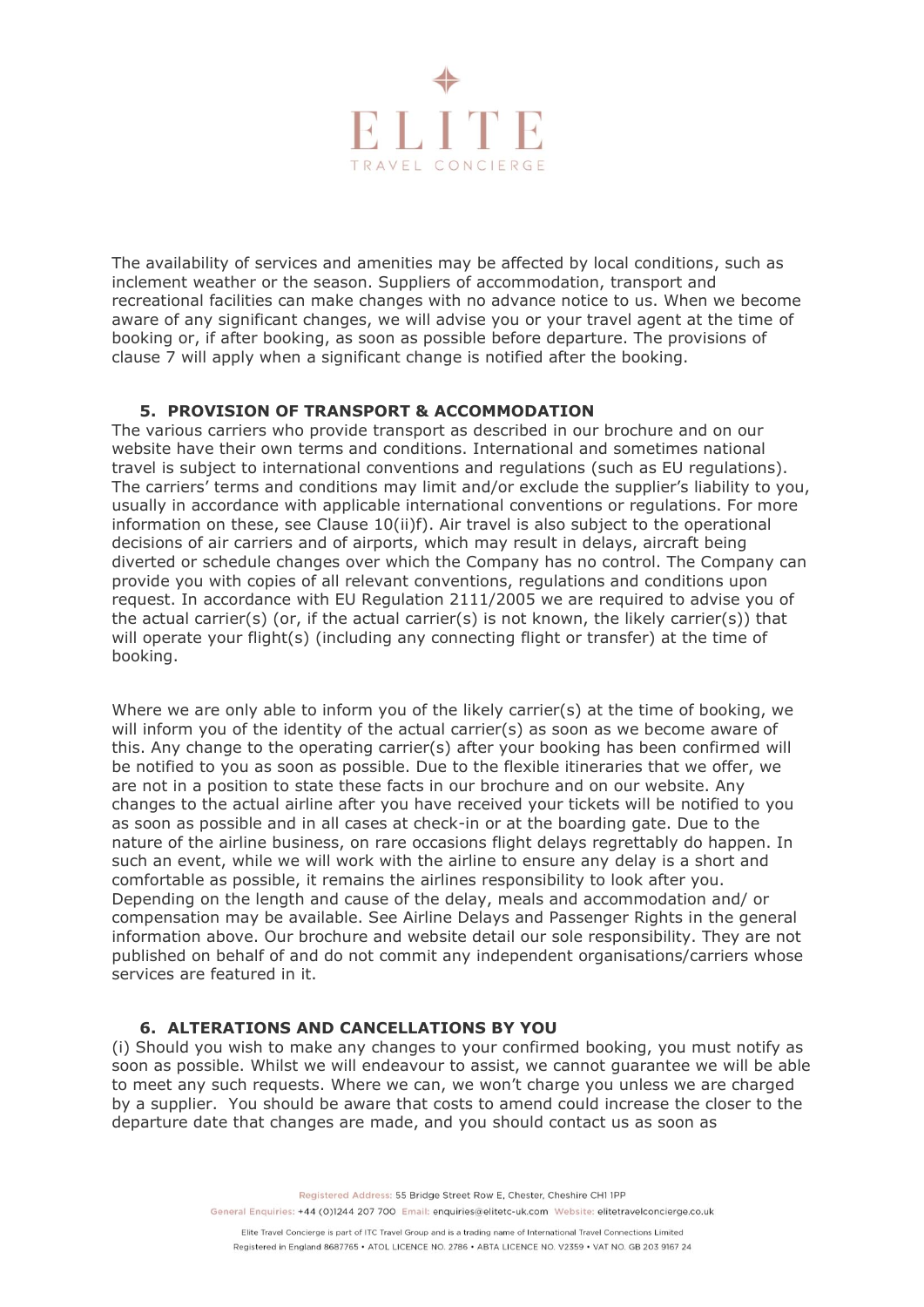

possible. Note: Certain travel arrangements may not be changeable after a reservation has been made and any alteration request could incur a cancellation charge of up to 100% of that part of the arrangements.

If any member of your party is prevented from travelling, the person(s) concerned may transfer their place to someone else (introduced by you) providing we are notified not less than two weeks before departure.

Where a transfer to a person of your choice can be made, all costs and charges incurred by us and/or incurred or imposed by any of our suppliers as a result, must be paid before the transfer can be effected. Any overdue balance payment must also be received. For flight inclusive bookings, you must pay the charges levied by the airline concerned. As most airlines do not permit name changes after tickets have been issued for any reason, these charges are likely to be the full cost of the flight.

(ii) Should you or any member of your party need to cancel your holiday, the lead person who made the booking and/or signed the Booking Form must immediately advise us in writing. Your notice of cancellation will only be effective when it is received by us in writing. As we incur costs from the time we accept your booking the following cancellation charges will be payable. Where the cancellation charge is shown as a percentage, this is calculated on the basis of the total invoice cost payable excluding amendment charges, which are not refundable. Please note that when part cancellations occur, the amount payable by the rest of the party may increase.

PERIOD BEFORE DEPARTURE CANCELLATION FEE PER PERSON

OVER 70 DAYS LOSS OF DEPOSIT\*\*\*

- 43 70 DAYS 40% OF HOLIDAY PRICE\*
- 42 31 DAYS 60% OF HOLIDAY PRICE\*
- 30 15 DAYS 80% OF HOLIDAY PRICE\*
- 14 0 DAYS 100% OF HOLIDAY PRICE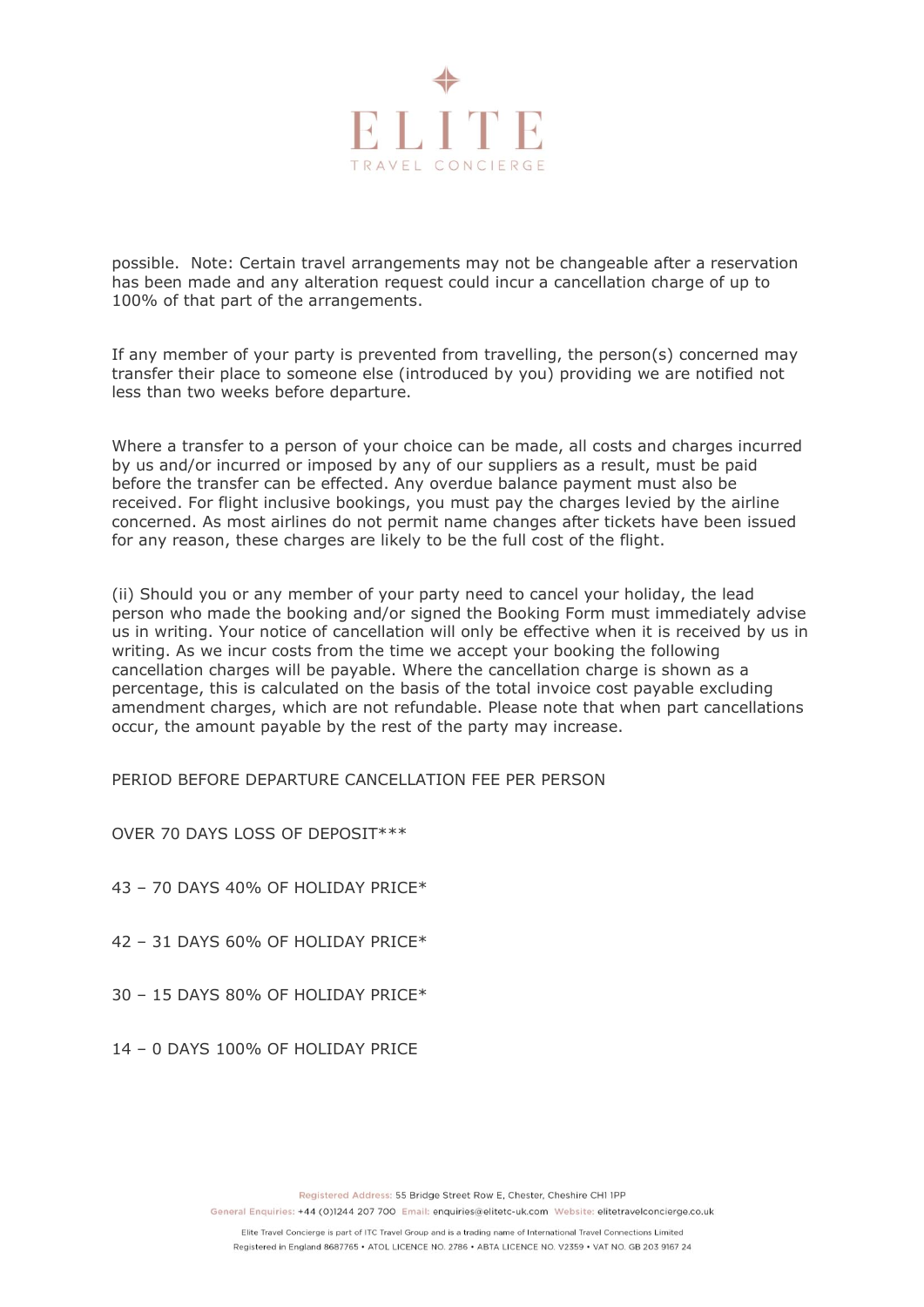

\* Please note that cancellation terms for the following destinations are different; India, Latin America, USA ranch holidays and African itineraries, and 100% cancellation charges will apply within 31 days prior to departure.

\*\*\*Bookings on some airlines and hotels during the peak season will have varying cancellation charges and therefore the fees shown above will not apply. The charges will be calculated and advised to you at the time of cancellation.

# **7. ALTERATIONS & CANCELLATIONS BY THE COMPANY**

Occasionally, we have to make changes to and correct any errors in brochures, websites, and other material published by us, both before and after bookings have been confirmed and cancel confirmed bookings. We must reserve the right to do so.

However, we will not cancel your holiday unless you fail to make full payment on time, we are forced to do so as a result of circumstances outside our control we are forced to do so as a result of circumstances outside our control or minimum numbers apply. Certain holidays are subject to minimum numbers. We will advise you at least 56 days (30 days in the case of Sports Tours) before departure where we are unable to operate the holiday because the required minimum number has not been reached. In this case, you will be offered the options shown below.

Most changes we have to make are minor. Sometimes, we have to make a 'significant change'. Significant changes include the following when made before departure:

- A change of accommodation to that of a lower price or standard for the whole or a major part of the time you are away
- A change of accommodation area for the whole or a major part of the time you are away
- A change of departure time of any transport which forms part of your holiday arrangements by more than 12 hours
- A change of the overall length of the holiday by more than 12 hours
- A change of the UK departure airport to one that is inconvenient for you. If we become aware of a significant change or we have to cancel the booking before departure, you or your travel agent will be notified as soon as is practically possible. You will then be offered the following options of: a) Accepting the changed arrangements as notified to you, or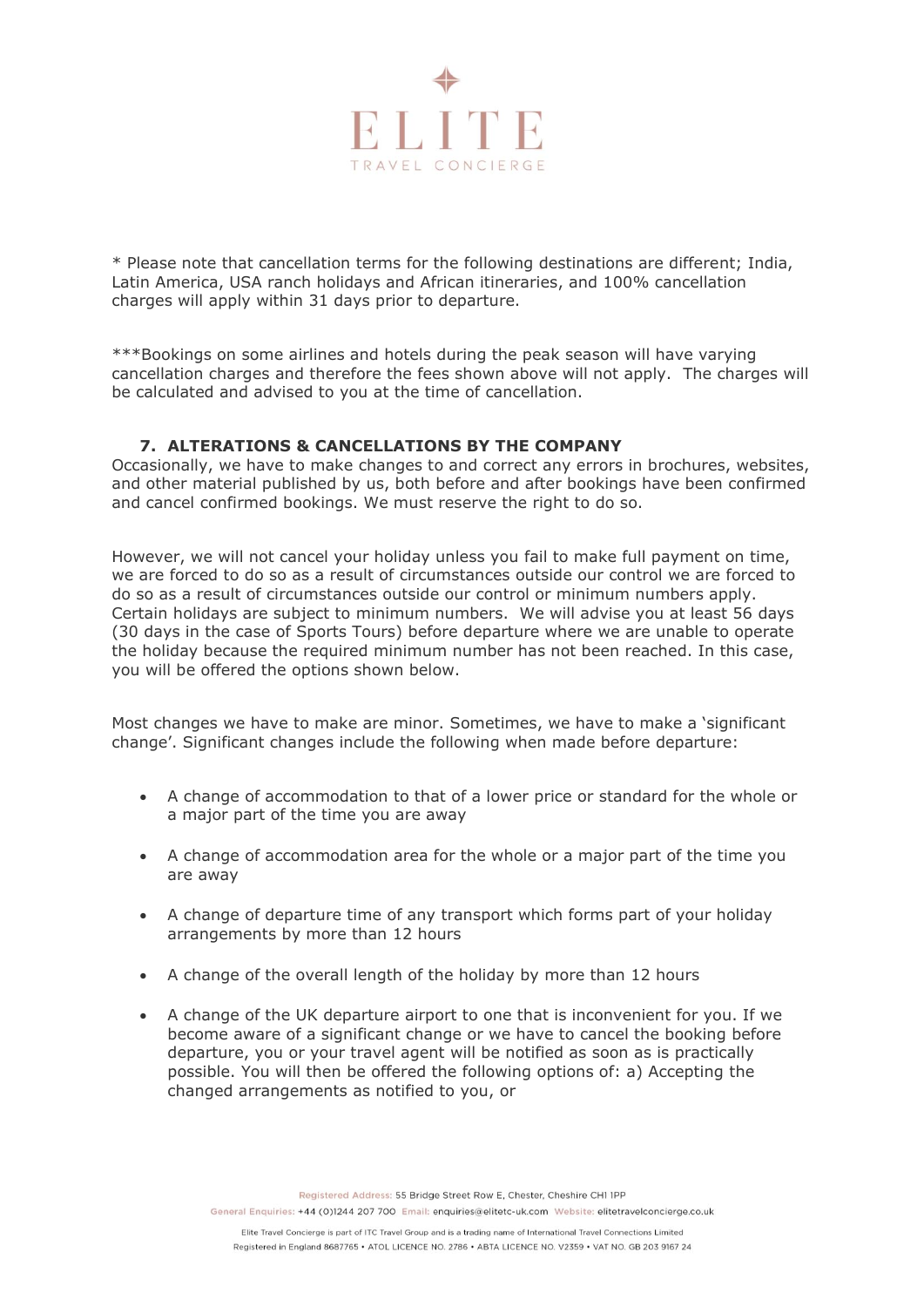

1. b) Purchasing an alternative holiday from us, of a similar standard to that originally booked if available.

We will offer you at least one alternative holiday of equivalent or higher standard for which you will not be asked to pay any more than the price of the original holiday. If this holiday is in fact cheaper than the original one, we will refund the price difference. If you do not wish to accept the holiday we specifically offer you, you may choose any of our other available holidays. You must pay the applicable price of any such holiday. This will mean you are paying more if it is more expensive or receiving a refund if it is cheaper, or c) Cancelling your holiday and receiving a full refund of all monies you have paid to us.

In addition, if we have to cancel or make a significant change after the date you are obliged to pay the balance of your holiday cost, we will pay you reasonable compensation subject to evidence of provable loss/losses if appropriate, subject to the following exceptions: Compensation will not be payable and no liability, beyond offering the above mentioned choices where applicable, can be accepted where

(1) we are forced to cancel or make a change as a result of unusual and unforeseeable circumstances beyond our control, the consequences of which we could not have avoided even with all due care or (2) we have to cancel because the minimum number of bookings necessary for us to operate the holiday has not been reached (see above).

No compensation will be payable and the above options will not be available if we cancel as a result of your failure to comply with any requirement of these booking conditions entitling us to cancel (such as paying on time) or where a change is a minor one.

A minor change is any change which is not significant.

For touring holidays, it may be necessary to make changes to the accommodation, routing or order of the itinerary. Unless the holiday is significantly altered as a result, any such change will not be treated as a significant change. Very rarely, we may be forced by "force majeure" (see Clause 8) to change or terminate your holiday after departure but before the scheduled end of your time away. This is extremely unlikely but if this situation does occur, we regret we will be unable to make any refunds (unless we obtain any refunds from our suppliers), pay you any compensation or meet any costs or expenses you incur as a result.

EVENT CANCELLATION: Occasionally, advertised events are cancelled by the organisers and often at short notice. Such cancellation will not constitute a significant change to, or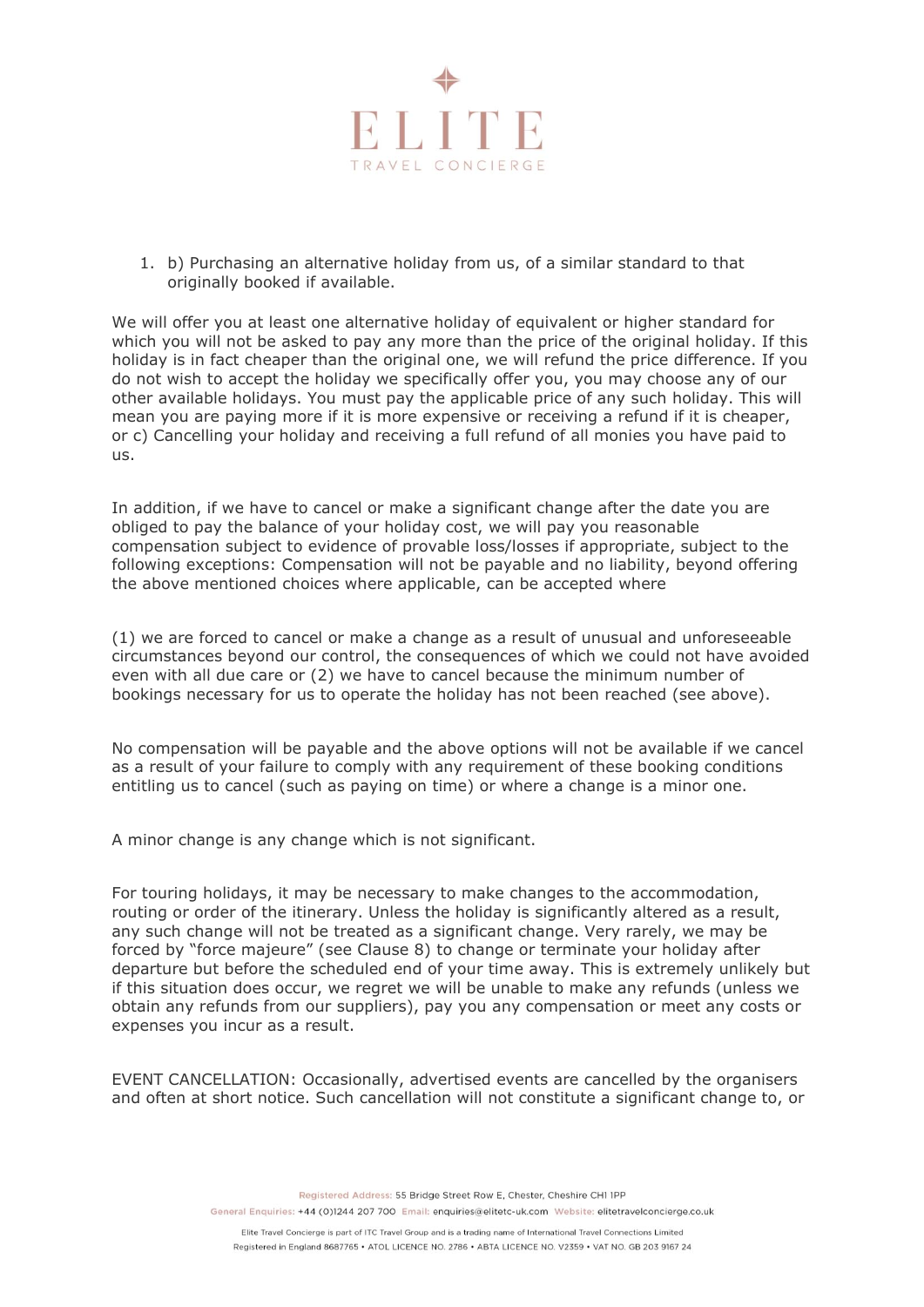

the cancellation of, your holiday arrangements even though we have pre-booked tickets for you.

# **8. FORCE MAJEURE**

Except where otherwise expressly stated in these Booking Conditions, we regret we cannot accept any liability or pay any compensation where the performance or prompt performance of our contractual obligations is prevented or affected by or you otherwise suffer any damage, loss or expense of any nature as a result of "force majeure". In these Booking Conditions, "force majeure" means any event that we or the supplier of the service(s) in question could not, even with all due care, foresee or avoid. Such events may include but are not limited to (and whether actual or threatened) war, riot, civil disobedience or strife, terrorist activity, industrial dispute, natural disaster, adverse weather conditions, adverse flooding, fire, unavoidable technical problems with transport and all similar events outside our control. Advice from the Foreign Office against all travel or all but essential travel to a particular country or area will generally be regarded as 'force majeure'. FCO travel advice appears on their website.

www.fco.gov.uk/knowbeforeyougo which you are recommended to consult before booking and in good time before departure.

# **9. SPECIAL REQUESTS**

Any special request must be advised in writing well in advance of departure. We will make every reasonable effort to make the arrangements. We do not however, have any legal liability to you in the event that we or a third party is unable to comply with your special requests. Confirmation that a special request has been noted or passed on to the supplier or the inclusion of the special request on your confirmation invoice or any other documentation is not confirmation that the request will be met. Unless and until specifically confirmed, all special requests are subject to availability. For your own protection, you should obtain confirmation in writing that a special request will be complied (where it is possible to give this) where it is important to you. You will not be entitled to cancel (without paying our normal cancellation charges) if we are unable to comply with your special request. We regret that we cannot accept any conditional booking (i.e.any booking that is specified to be conditional upon the fulfilment of a particular request).

# **10.LIABILITY**

(i) You to the Company:

(a) It is your responsibility to arrive at places stated at the correct times and to reconfirm your return flight and departure times. The Company has no liability whatsoever to you for your failure to do so.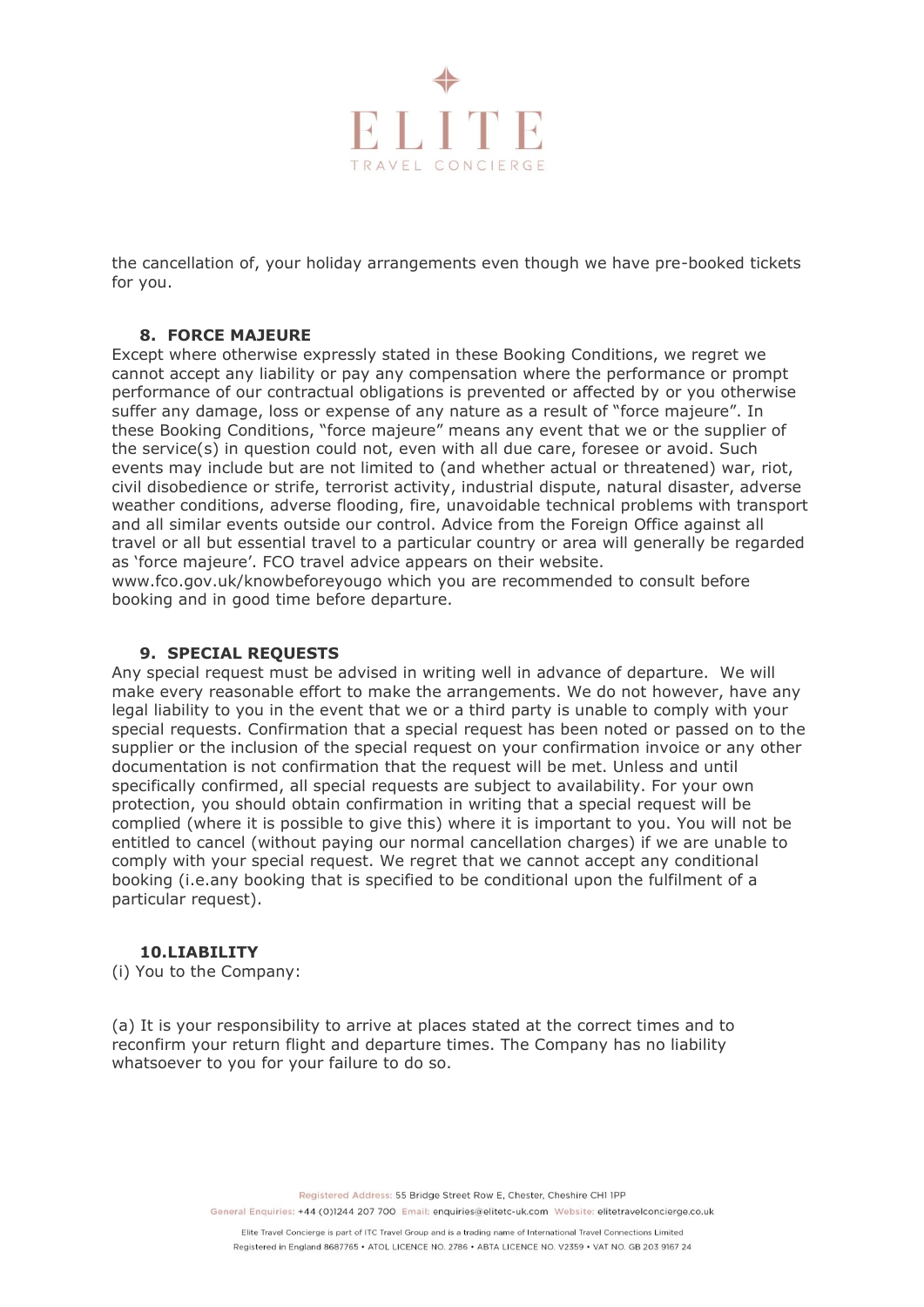

(b) You must act and behave in a reasonable and responsible manner toward any other person you meet in the course of your travel arrangements.

If in our reasonable opinion or in the reasonable opinion of any other person in authority, you behave in such a way as to cause or be likely to cause danger, upset or distress to any third party or damage to property, we are entitled, without prior notice, to terminate the holiday of the person(s) concerned. In this situation, the person(s) concerned will be required to leave the accommodation or other service. We will have no further responsibility toward such person(s) including any return travel arrangements. No refunds will be made and we will not pay any expenses or costs incurred as a result of the termination.

(c) You accept responsibility for any damage or loss caused by you. Full payment for any such damage or loss (reasonably estimated if not precisely known) must be made direct to the accommodation owner or manager or other supplier or to us as soon as possible. If the actual cost of the loss or damage exceeds the amount paid where estimated, you must pay the difference once known. If the actual cost is less than the amount paid, the difference will be refunded. You will also be responsible for meeting any claims subsequently made against us and all costs incurred by us (including our own and the other party's full legal costs) as a result of your actions. You should ensure you have appropriate travel insurance to protect you if this situation arises.

(ii) The Company to You:

- 1. a) We promise to make sure that the holiday arrangements we have agreed to make, perform or provide as applicable as part of our contract with you are made, performed or provided with reasonable skill and care. This means that, subject to these booking conditions, we will accept responsibility if, for example, you suffer death or personal injury or your contracted holiday arrangements are not provided as promised or prove deficient as a result of the failure of ourselves, our employees, agents or suppliers to use reasonable skill and care in making, performing or providing, as applicable, your contracted holiday arrangements. Please note, it is your responsibility to show that reasonable skill and care has not been used if you wish to make a claim against us. In addition, we will only be responsible for what our employees, agents and suppliers do or do not do if they were at the time acting within the course of their employment (for employees) or carrying out work we had asked them to do (for agents and suppliers).
- 1. b) We will not be responsible for any injury, illness, death, loss (including loss of enjoyment or possessions), damage, expense, cost or other sum or claim of any description whatsoever which results from any of the following: - the act(s) and/or omission(s) of the person(s) affected or any member(s) of their party or the  $act(s)$  and/or omission(s) of a third party not connected with the provision of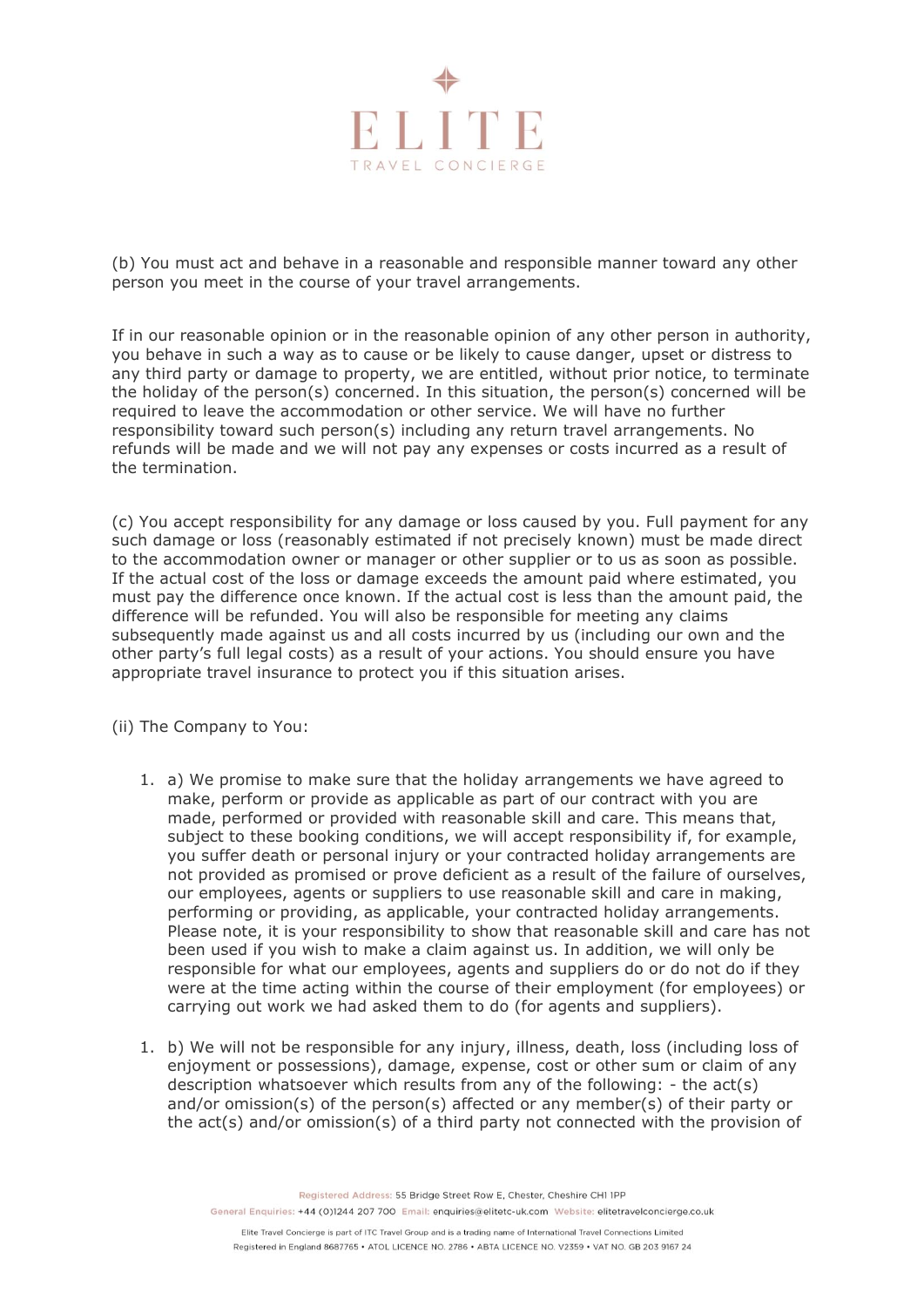

your holiday and which were unforeseeable or unavoidable or 'force majeure' as defined in clause 8 above

2. c) Please note we cannot accept responsibility for any services which do not form part of our contract. This includes, for example, any additional services or facilities which your hotel or any other supplier agrees to provide for you where the services or facilities are not advertised by us and we have not agreed to arrange them as part of our contract and any excursion you purchase in resort.

Please also see Clause 11. In addition, regardless of any wording used by us on our website, in any advertising material or elsewhere, we only promise to use reasonable skill and care as set out above and we do not have any greater or different liability to you.

- 1. d) The promises we make to you about the services we have agreed to provide or arrange as part of our contract - and the laws and regulations of the country in which your claim or complaint occurred - will be used as the basis for deciding whether the services in question had been properly provided. If the particular services which gave rise to the claim or complaint complied with local laws and regulations applicable to those services at the time, the services will be treated as having been properly provided. This will be the case even if the services did not comply with the laws and regulations of the UK which would have applied had those services been provided in the UK. The exception to this is where the claim or complaint concerns the absence of a safety feature which might lead a reasonable holiday maker to refuse to take the holiday in question. Please note, however, our obligation is to exercise reasonable skill and care as referred to in clause 10(ii)a). We do not make any representation or commitment that all services will comply with applicable local laws and regulations and failure to comply does not automatically mean we have not exercised reasonable skill and care.
- 1. e) As set out in these booking conditions, we limit the maximum amount we may have to pay you for any claims you may make against us. Where we are found liable for loss of and/or damage to any luggage or personal possessions (including money), the maximum amount we will have to pay you is £250 per person affected unless a lower limitation applies to your claim under Clause 10(ii) f) below. You must ensure you have appropriate travel insurance to protect your personal belongings. For all other claims which do not involve death or personal injury, if we are found liable to you on any basis the maximum amount we will have to pay you is twice the price (excluding insurance premiums and amendment charges) paid by or on behalf of the person(s) affected in total unless a lower limitation applies to your claim under Clause 10(ii)f) below. This maximum amount will only be payable where everything has gone wrong and you have not received any benefit at all from your holiday.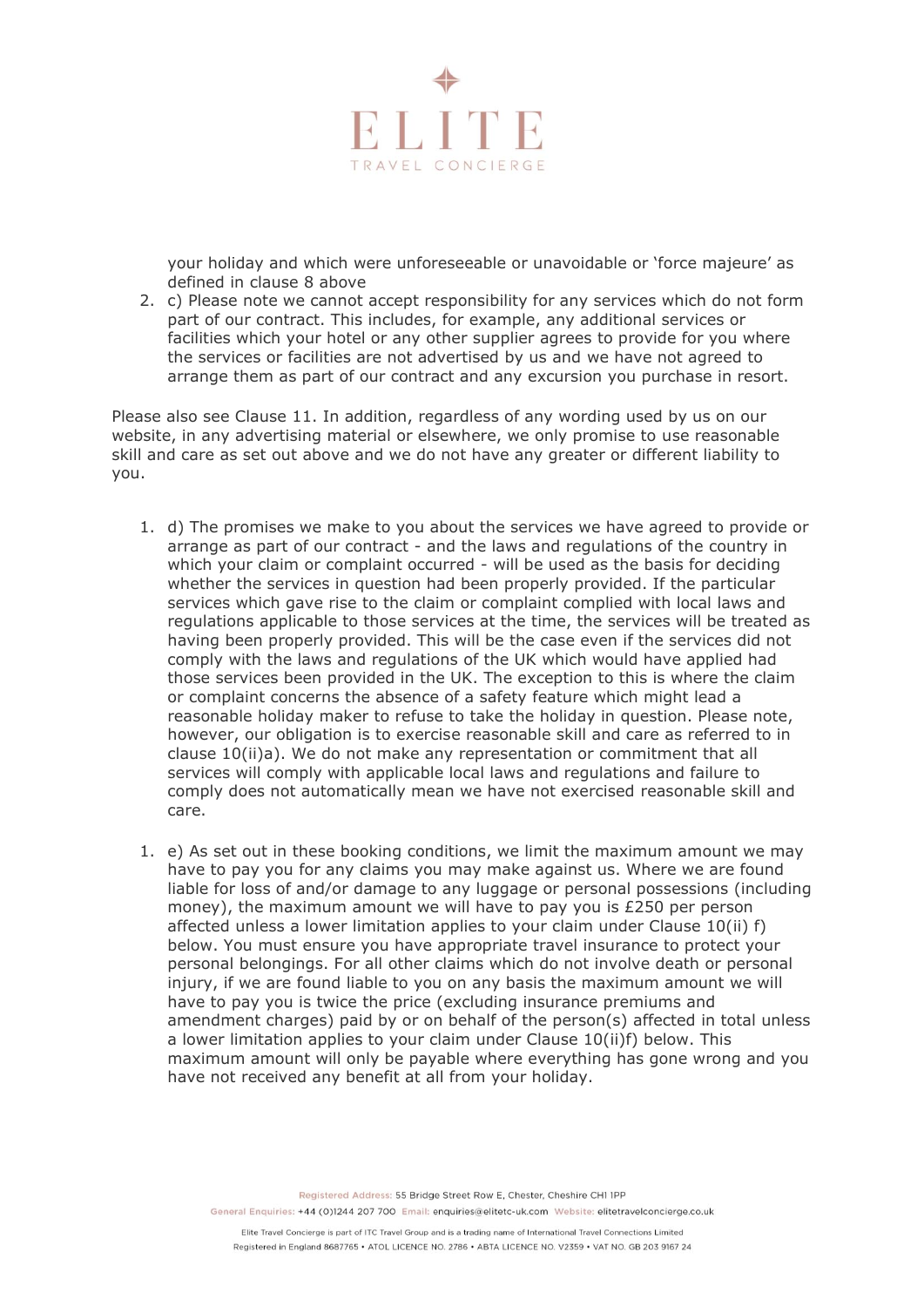

1. f) Where any claim or part of a claim (including those involving death or personal injury) concerns or is based on any travel arrangements (including the process of getting on and/or off the transport concerned) provided by any air, sea or rail carrier to which any international convention or EU regulation applies, the maximum amount of compensation we will have to pay you will be limited. The most we will have to pay you for that claim or that part of a claim if we are found liable to you on any basis is the most the carrier concerned would have to pay under the international convention or regulation which applies to the travel arrangements in question (for example, the Warsaw Convention as amended or un-amended and the Montreal Convention for international travel by air and/or for airlines with an operating licence granted by an EU country, the EC Regulation on Air Carrier Liability No 889/2002 for national and international travel by air, the Athens Convention for international travel by sea (as amended by the 2002 Protocol with effect from 31st December 2012) and COTIF, the Convention on International Travel by Rail).

Please note: where a carrier would not be obliged to make any payment to you under the applicable international convention or regulation in respect of a claim or part of a claim, we similarly are not obliged to make a payment to you for that claim or part of the claim. When making any payment, we are entitled to deduct any money which you have received or are entitled to receive from the carrier for the complaint or claim in question. Copies of the applicable international conventions and regulations are available from us on request.

1. g) Please note, we cannot accept any liability for any damage, loss, expense or other sum(s) of any description

(1) which on the basis of the information given to us by you concerning your booking prior to our accepting it, we could not have foreseen you would suffer or incur if we breached our contract with you or

(2) which did not result from any breach of contract or other fault by ourselves or our employees or, where we are responsible for them, our suppliers. Additionally we cannot accept liability for any business losses.

# **11.EXCURSIONS AND ACTIVITIES**

We may provide you with information (before departure and/or when you are on holiday) about activities and excursions which are available in the area you are visiting. We have no involvement in any such activities or excursions which are neither run, supervised, controlled nor endorsed in any way by us. They are provided by local operators or other third parties who are entirely independent of us. They do not form any part of your contract with us even where we suggest particular operators/other third parties and/or assist you in booking such activities or excursions in any way. We cannot accept any liability on any basis in relation to such activities or excursions and the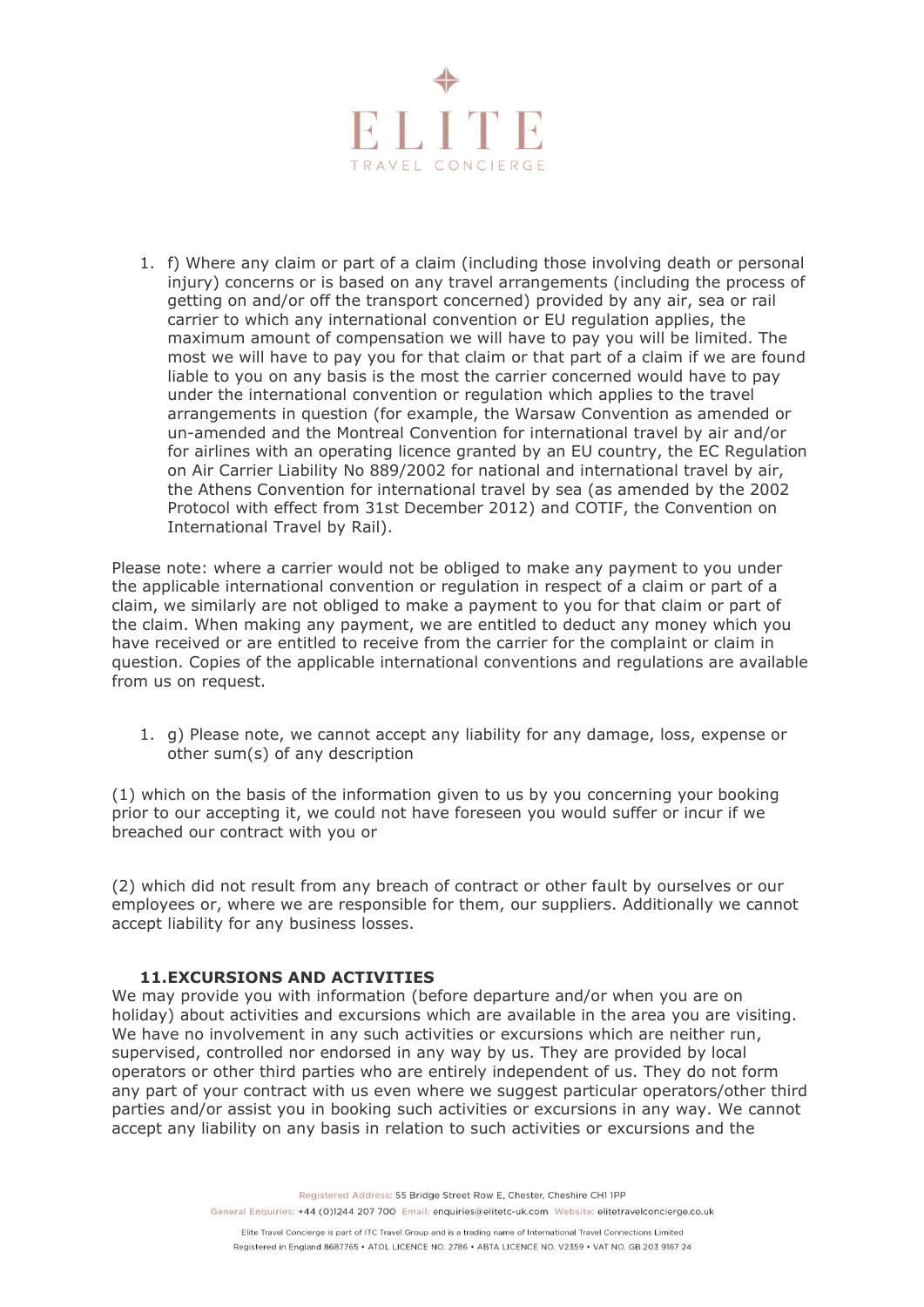

acceptance of liability contained in Clause 10(ii)a) will not apply to them. We do not however exclude liability for the negligence of ourselves or our employees resulting in your death or personal injury. We cannot guarantee accuracy at all times of information given in relation to such activities or excursions or about the area you are visiting generally or that any particular excursion or activity which does not form part of our contract will take place as these services are not under our control.

# **12.DATA PROTECTION**

In order to process your booking and to ensure that your travel arrangements run smoothly and meet your requirements, we \*(and your travel agent) need to use the information you provide such as name, address, personal information including any special needs/dietary requirements, etc. We take appropriate technical and organisational measures which are intended to prevent unauthorised or unlawful processing of personal data and accidental loss or destruction of, or damage to, personal data.

We are required to pass the information on to the relevant suppliers of your travel arrangements such as airlines, hotels and transport companies. The information may be required by and provided to security or credit checking companies, financial institutions, public authorities such as customs, border control and immigration if required by them, or as required by law.

Your personal data may be stored, used and otherwise processed within the UK and/or any other country/ies of the European Economic Area (EEA). EEA countries are all member states of the European Union together with Norway, Iceland and Liechtenstein. We may also store, use or otherwise process personal data outside the EEA. Data protection laws may not be as strong outside the EEA as they are in the EEA. .Personal data will not be transferred to a country outside the EEA unless (1) the country to which it is transferred is one which the European Commission considers to provide an adequate level of data protection or (2) the personal data is transferred to a United States company which has signed up to the Safe Harbour scheme or (3) the personal data is transferred to a company which is required by our contract with them only to deal with the data in accordance with our instructions and to maintain appropriate security to protect the personal data which we are satisfied they have or (4) We are obliged to provide the personal data to a government / public authority in order to provide your holiday. We will not, however, pass any information onto any person who is not responsible for part of your travel arrangements or as we are legally obliged to do.

This applies to any sensitive information that you give to us such as details of any disabilities, or dietary/ religious requirements. If we cannot pass this information to the relevant suppliers, (whether in the EEA or not), we cannot confirm your booking. In making this booking, you consent to this information being passed on to the relevant

> Registered Address: 55 Bridge Street Row E, Chester, Cheshire CH1 1PP General Enquiries: +44 (0)1244 207 700 Email: enquiries@elitetc-uk.com Website: elitetravelconcierge.co.uk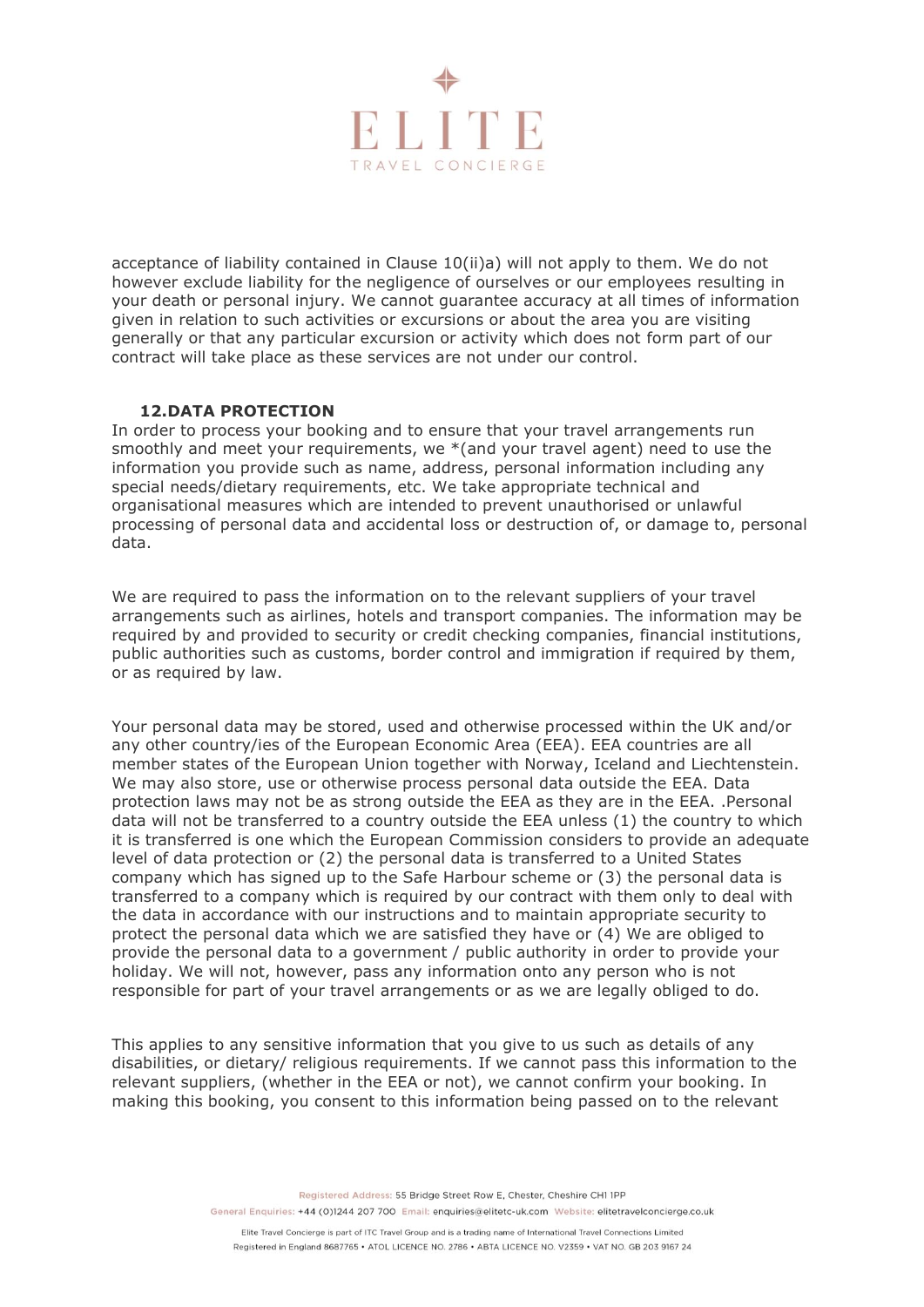

persons. If you have booked using our online system, please ensure that you have read our Privacy Policy.

If you would like a copy of some or all of your personal information, please email or write to us at the following address data@itc-uk.com, or to our Marketing Department, ITC Travel Group Ltd, Bridgetown House, Lower Bridge Street, Chester, CH1 1RU. We will endeavour to ensure your personal information is accurate and up to date and you may contact us to correct or remove information you think is inaccurate.

#### **13.COMPLAINTS AND ABTA ARBITRATION**

Whilst we aim to ensure that your holiday runs smoothly, there may be times when it does not. Please follow the complaints procedure below to minimise inconvenience to all parties:

- 1. Any complaint should be reported immediately and directly to the supplier and, as soon as possible, to our local representative (where applicable). If you fail to follow this simple procedure, your right to claim compensation may be affected, as we will have been deprived of the opportunity to investigate and rectify the problem.
- 2. In the unlikely event that neither our representative nor our supplier is able to resolve the matter to your complete satisfaction, please telephone, fax or e-mail the details of your complaint during your holiday to International Travel Connections Ltd in Chester on Tel +44(0)1244 355 400, Fax +44(0)1244 355 419, E-mail Clientfeedback@itc-uk.com. Any costs incurred in doing so will be fully refunded.
- 3. Once in receipt of a complaint, we will react swiftly to resolve the matter. Our aim is to rectify any shortcomings immediately, so that you can fully enjoy the remainder of your holiday. If you still have cause for complaint on your return to the UK, you are required to seek satisfaction by writing to the Company within 28 days of the end of your holiday and providing full details of the holiday and the reason for dissatisfaction.

Disputes arising out of, or in connection with your booking which cannot be amicably settled may be referred to arbitration if you so wish under a special scheme arranged by ABTA Ltd and administered independently. The scheme provides for a simple and inexpensive method of arbitration on documents alone with restricted liability on the customer in respect of costs. Full details will be provided on request or can be obtained from the ABTA website (www.abta.com). Your application for arbitration and other required documents must be received by ABTA within 18 months of your return from the holiday. Outside this time limit arbitration under the scheme may still be available if we agree, although the ABTA Code does not require such agreement. Where we act as agent, please bear in mind that your contract is with the supplier of the arrangements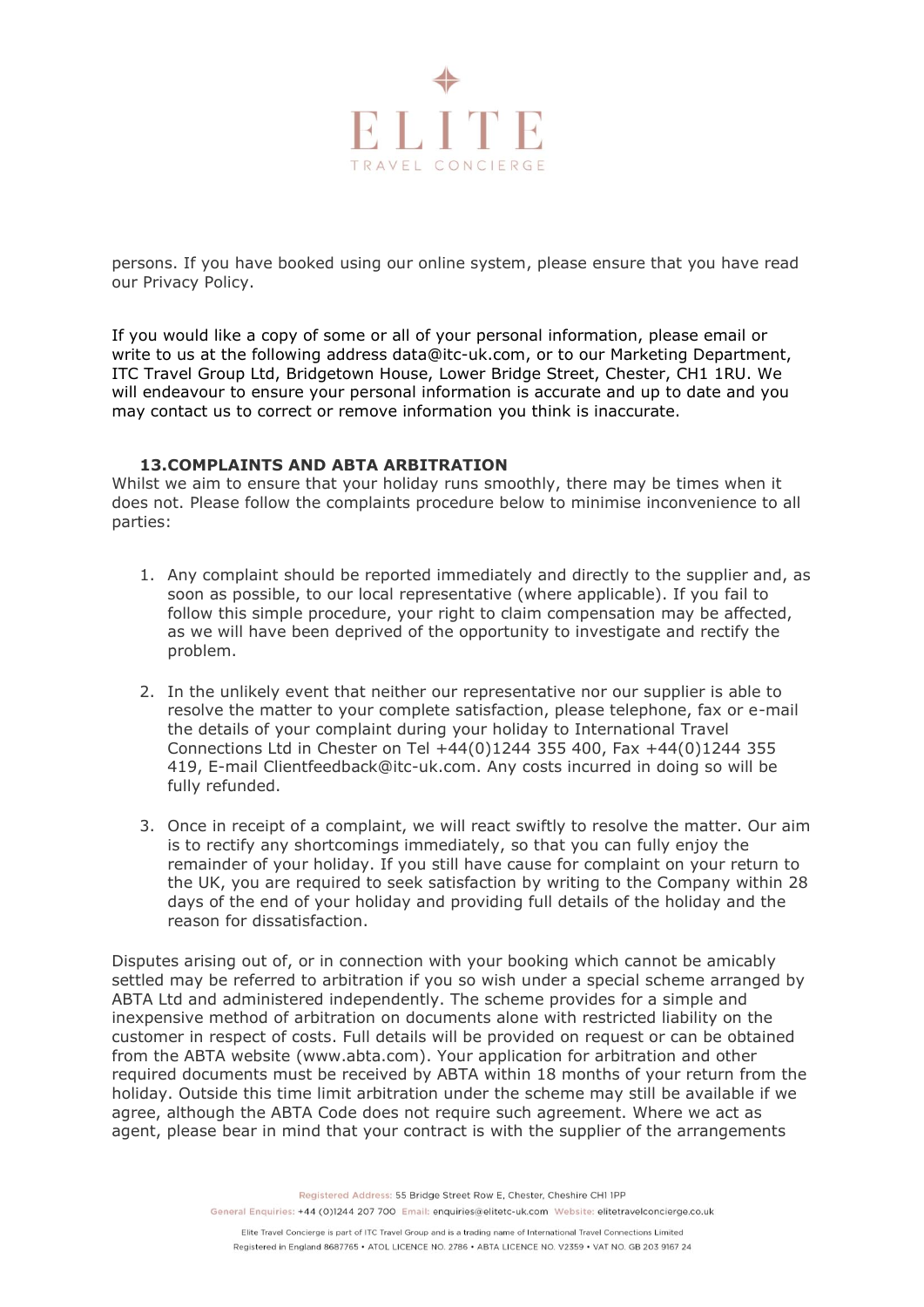

concerned. Unless the supplier is also a member of ABTA, only disputes relating to our actions as agent can be dealt with by the arbitration scheme or mediation procedure and not complaints about the arrangements themselves or the acts / omissions of the supplier.

#### **14.FINANCIAL PROTECTION**

We hold an Air Travel Organiser's Licence issued by the Civil Aviation Authority (ATOL number 2786). When you buy an ATOL protected flight or flight inclusive holiday\* from us, you will receive an ATOL Certificate. This lists what is financially protected, where you can get information on what this means for you and who to contact if things go wrong. We, or the suppliers identified on your ATOL Certificate, will provide you with the services listed on the ATOL Certificate (or a suitable alternative). In some cases, where neither we nor the supplier are able to do so for reasons of insolvency, an alternative ATOL holder may provide you with services you have bought or a suitable alternative (at no extra cost to you). You agree to accept that in those circumstances the alternative ATOL holder will perform those obligations and you agree to pay any money outstanding to be paid by you under your contract to that alternative ATOL holder.

However, you also agree that in some cases it will not be possible to appoint an alternative ATOL holder, in which case you will be entitled to make a claim under the ATOL scheme (or your credit card issuer where applicable). If we, or the suppliers identified on your ATOL certificate, are unable to provide the services listed (or a suitable alternative, through an alternative ATOL holder or otherwise) for reasons of insolvency, the Trustees of the Air Travel Trust may make a payment to (or confer a benefit on) you under the ATOL scheme. You agree that in return for such a payment or benefit, you assign absolutely to those Trustees any claims which you have or may have arising out of or relating to the non-provision of the services, including any claim against us, the travel agent or your credit card issuer where applicable. You also agree that any such claims may be re-assigned to another body, if that other body has paid sums you have claimed under the ATOL scheme. \*The flights and flight- inclusive holidays we arrange are ATOL protected providing they are made available in the UK. For further information visit the ATOL website at www.atol.org.uk.

We are also a member of ABTA (ABTA number V2359). If your holiday does not include flights, ABTA will financially protect your holiday by ensuring you receive a refund or, if your arrangements include return travel to the UK (other than flights) you are returned to the UK in the event that your holiday cannot be provided as a result of our insolvency. Please go to www.abta.com for a copy of the guide to ABTA's scheme of Financial Protection.

# **15.LAW AND JURISDICTION**

We both agree that English law (and no other) will apply to your contract and to any dispute, claim or other matter of any description which arises between us ("claim")

> Registered Address: 55 Bridge Street Row E, Chester, Cheshire CH1 1PP General Enquiries: +44 (0)1244 207 700 Email: enquiries@elitetc-uk.com Website: elitetravelconcierge.co.uk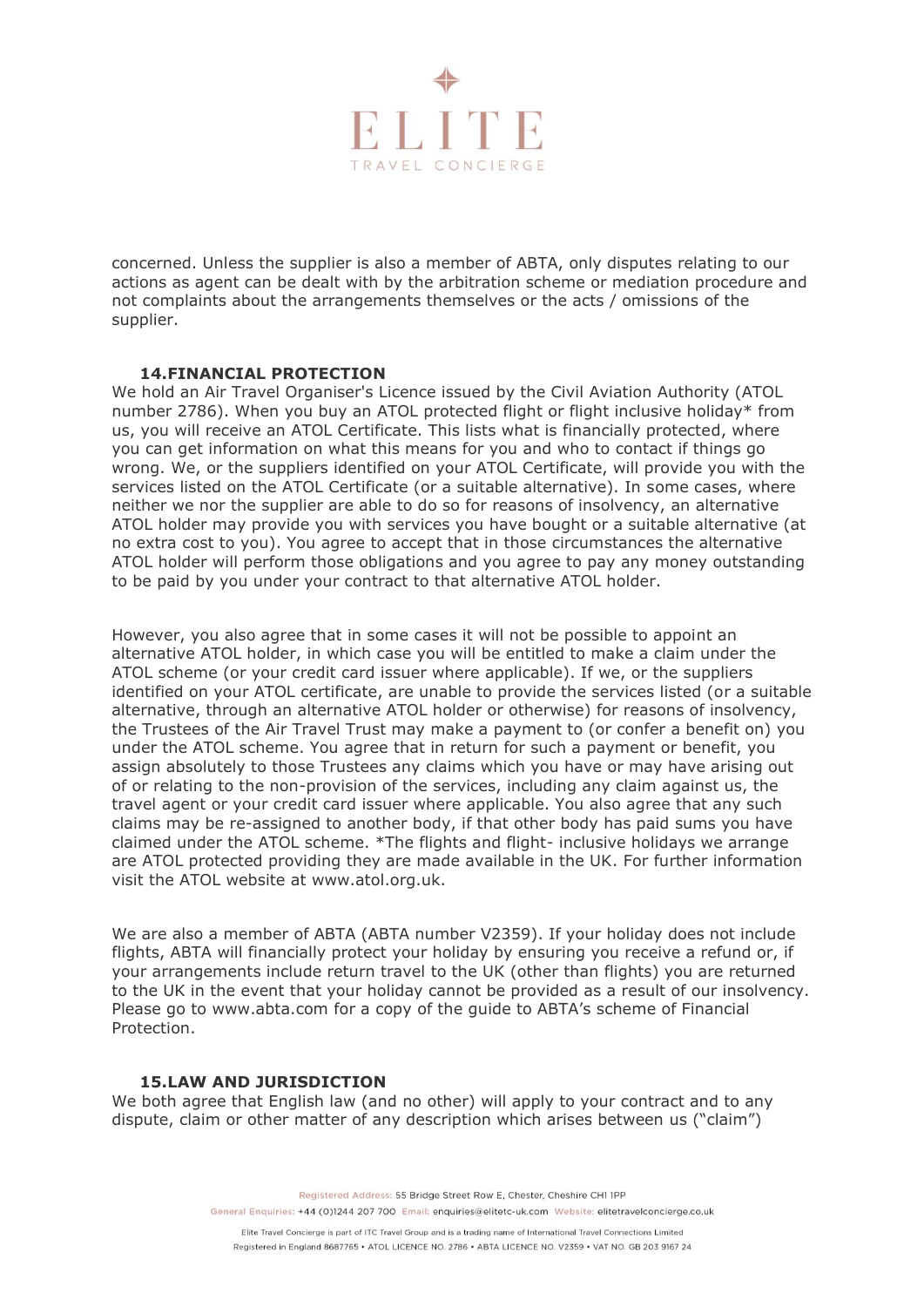

except as set out below. We both also agree that any claim must be dealt with by the ABTA arbitration scheme referred to above or Courts of England and Wales only unless, in the case of Court proceedings, you live in Scotland or Northern Ireland. In this case, proceedings must either be brought in the Courts of your home country or those of England and Wales. If proceedings are brought in Scotland or Northern Ireland, you may choose to have your contract and any claim governed by the law of Scotland/Northern Ireland as applicable (but if you do not so choose, English law will apply).

# **Villas/Cruises/Sports Tours**

# **1. DAMAGE/SECURITY DEPOSITS**

Villa and apartment complexes require you to prepay a security deposit for the sole purpose of insuring the owner against any breakages, accidental damage or such caused by your negligence, losses, extra cleaning or outstanding accounts which you may have incurred during your stay. If damage exceeds the maximum applicable amount, you will be responsible for the full cost. The amount will be confirmed to you at time of booking and refunded post your holiday once the villa management agency has inspected the villa on the day of your departure. The inspection where possible will be conducted before you vacate the property so that reimbursement can be approved immediately or any remedial action mutually agreed. However, if this is not practical due to early/late departures the inspection will be conducted on the day of departure and reimbursement made no later than 3 weeks after departure.

If you discover any problems or breakages on arrival please report them immediately to avoid any misunderstanding once your rental period has ended.

# **2. Suppliers' Conditions**

Many of our third party suppliers have their own terms and booking conditions and you will be bound by these as they apply to your contract with us as far as the supplier is concerned. Our supplier's conditions will also apply to your contract with us, and in the event of any conflict between the supplier's conditions and our conditions, the supplier's conditions will prevail, unless any term in the supplier's conditions is deemed to be invalid or unenforceable, in which case our conditions will prevail.

Some of our suppliers' conditions may limit or exclude liability on the part of the relevant supplier and, by virtue of their application to your contract with us, may also limit or exclude our liability to you, and they are often subject to international conventions. Where relevant, copies of such conditions may be available for inspection at the office of the relevant supplier

> Registered Address: 55 Bridge Street Row E, Chester, Cheshire CH1 1PP General Enquiries: +44 (0)1244 207 700 Email: enquiries@elitetc-uk.com Website: elitetravelconcierge.co.uk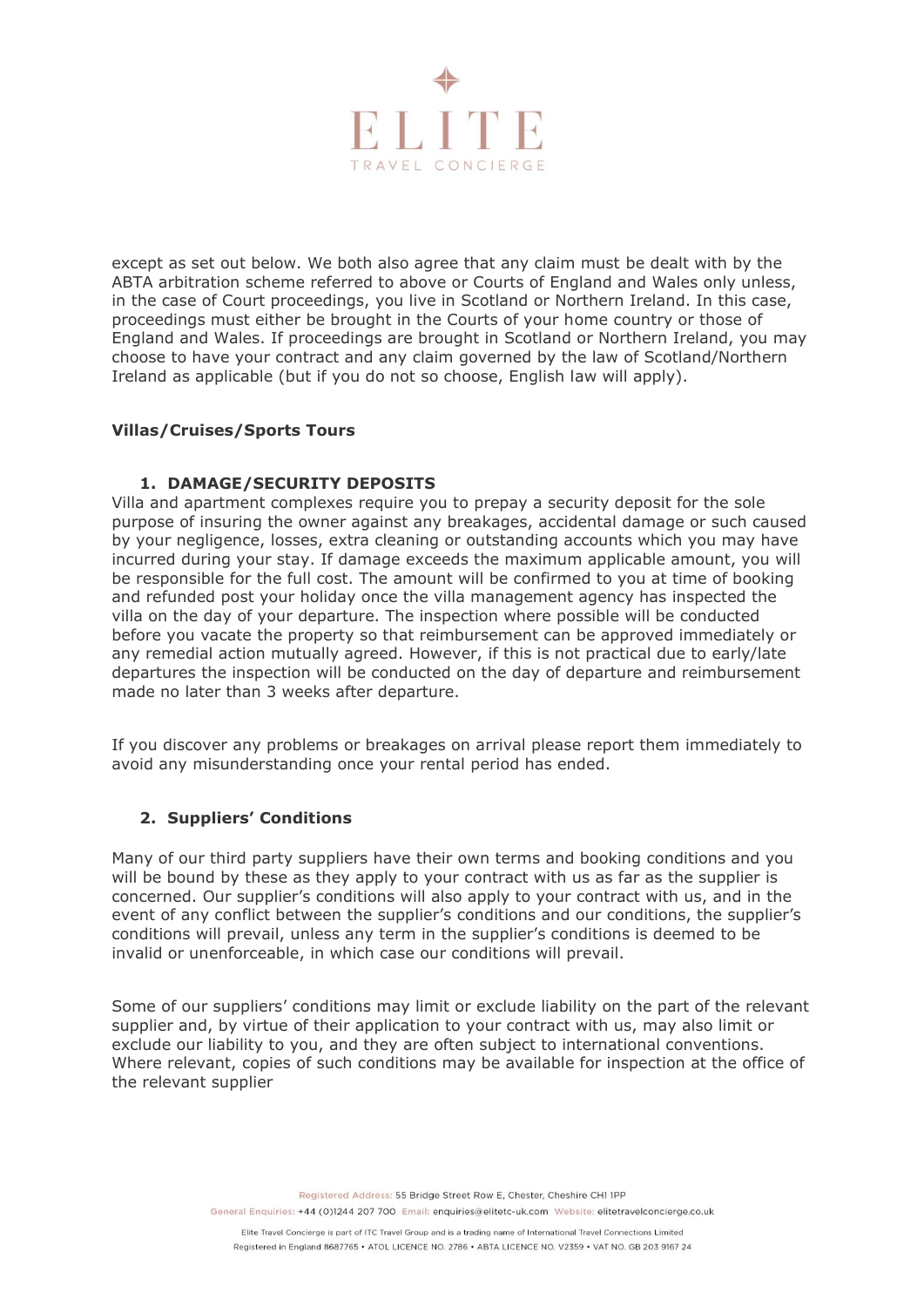

### ESSENTIAL INFORMATION

We fully recognise that the choices you can make concerning your chosen accommodation, the destinations you wish to visit and your airline carrier are vast. Our specialist team is able to provide helpful information including flight details, car hire and basic costs for all accommodation. Once you have decided on a preferred itinerary, simply contact one of our Travel Specialists for advice and a full holiday recommendation by telephoning the number shown in the brochure or on our website. As we have first hand intimate knowledge of the destinations we feature, we will of course be pleased to discuss and advise you on the most appropriate holiday that meets your requirements. As there are many holiday choices available to you, we have provided a "from" price for all the hotels featured in our brochures and website as a guide. Prices unless otherwise stated are per person in  $f$  sterling and based on:  $\bullet$  Accommodation for two people sharing based on the room category as shown

- Private transfers (wherever possible)
- All international and internal flights (where applicable) based on return economy airfares

Our Travel Specialists will confirm the price of your specific holiday requirements at the time of booking.

As our brochure is prepared many months before the start of the holiday season, all prices and added value offers are subject to availability at the time of booking.

The prices shown are for guidance only and we therefore recommend strongly that you contact us to obtain the most up-to-date holiday price.

# **WHAT YOUR HOLIDAY PRICE INCLUDES**

- 1. Air travel as booked and detailed in our confirmation of your booking
- 2. Accommodation as booked and detailed in our confirmation of your booking.
- 3. Meals, as shown in the hotel description and on your confirmation. "Breakfast" usually means continental breakfast, unless stated otherwise. "Half board" is breakfast and evening meal, which is generally with a restricted choice of menu or restaurant. "Full board" is breakfast, lunch and dinner. "All-inclusive" is breakfast, lunch, and dinner with house wine, snacks, unlimited bar drinks (excluding champagne and some premium brands) served by the glass.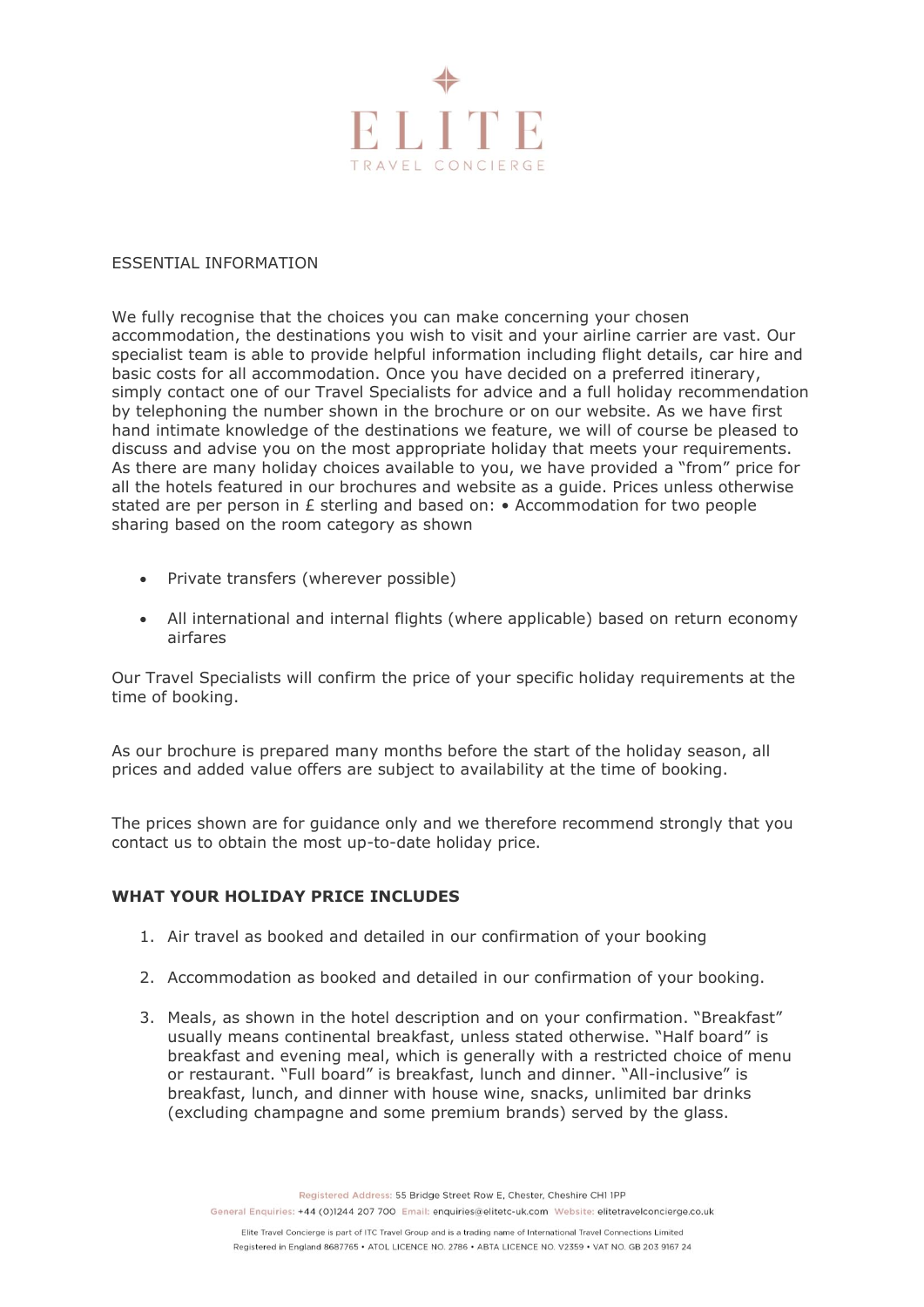

- 4. Return transfers from airport to hotel/resort unless stated at the time of booking. At destinations where transfers are provided by the hotel, you may be transferred along with other hotel guests arriving on the same flight.
- 5. Services of an International Travel Connections Ltd representative in most of our featured destinations.
- 6. Mandatory hotel taxes and service charges.
- 7. United Kingdom departure tax and passenger service charge (for all international departures). Children under 2 years of age, who have not been allocated seats, are exempt from this tax.
- 8. Luggage allowance as determined by the carrier, the amount will be detailed in the travel documents.
- 9. Special offers that are available at the time of booking.

# **WHAT YOUR HOLIDAY PRICE EXCLUDES**

- 1. Some overseas airport departure taxes (generally £15 £30 per person, per island/country, payable locally in the local currency or US\$). Also cruising tax (as applicable) between US\$2 and US\$4 per person, per day is payable locally.
- 2. Travel Insurance, which you must have in force prior to your departure
- 3. Charges made by the hotel in respect of infant's requirements and babysitting.
- 4. The services of ITC Travel Group representatives at the destinations where there are no local representatives.
- 5. Items of a personal nature drinks, laundry, room service, telephone calls, etc. and any tax payable on these.
- 6. Visa and passport charges.
- 7. Cost of inoculations or other medical requirements of the country of your destination or compulsory or non compulsory medication.
- 8. Gratuities where service charges are not mandatory.
- 9. Any applicable surcharges see Price Policy (Clause 2 of our Booking Conditions).
- 10. Tourist Tax in some destinations.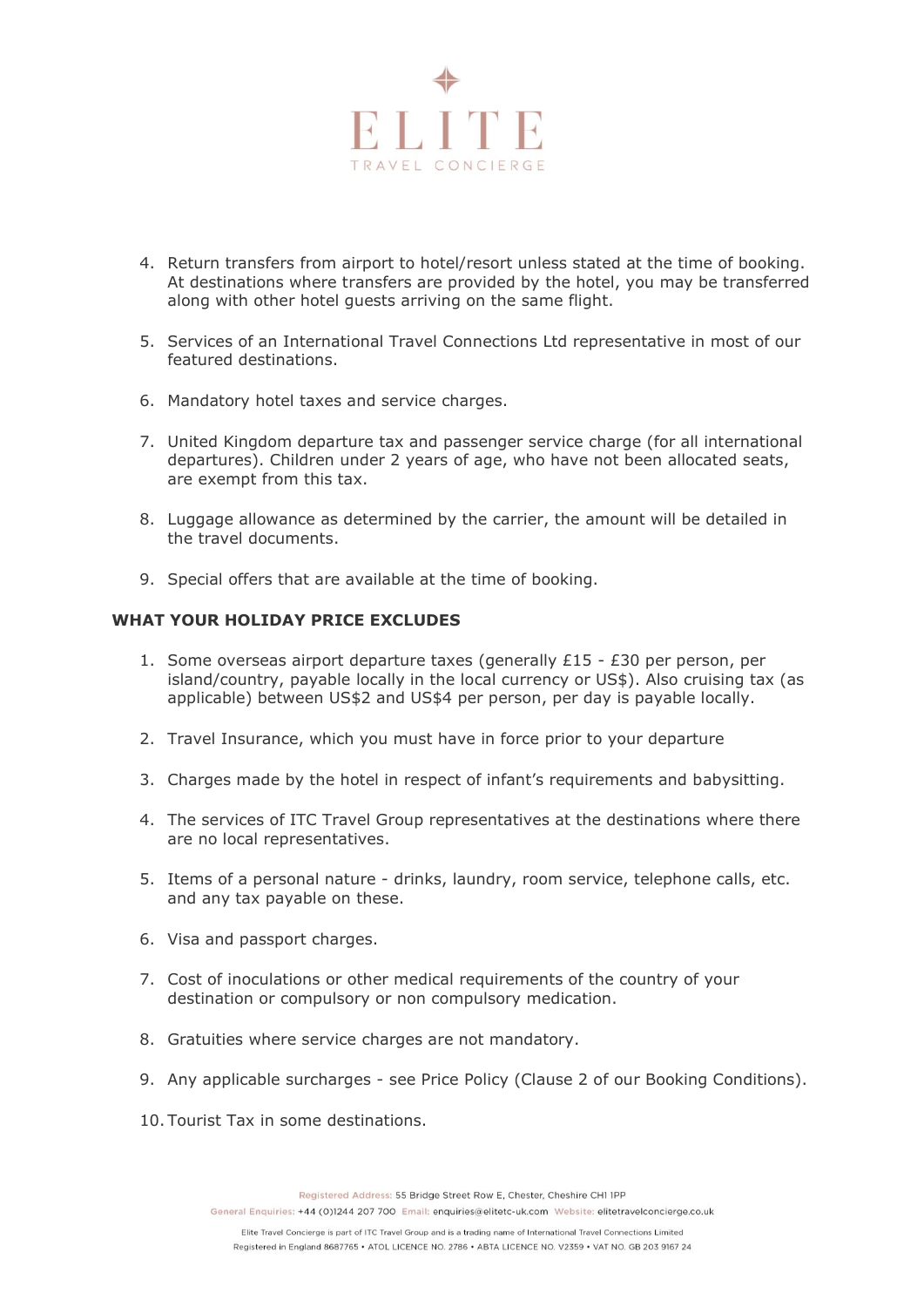

- 11. Excess baggage charges on aircraft and ground transport.
- 12. Local charges.
- 13.Charges for equipment for leisure activities or for excursions.
- 14. Excess fuel surcharges.
- 15.Any items not expressly included in the cost of your holiday.

# **TICKETS AND OTHER DOCUMENTATION**

Approximately  $7 - 10$  days prior to departure, providing we have received full payment, you will be sent your travel documentation. Remember that you must check-in at least 2 to 3 hours before take-off for most flights (depending on the airline). Please also ensure to check the correct airport terminal for departure. As the airline allocates seats on a first-come first served basis, we advise you to check-in as early as possible so that, if you are travelling in a party, you are less likely to be separated. Please check your flight times carefully on your ticket as these are subject to change and may well vary from those on your confirmation invoice. Should you fail to check-in on time and you miss your flight, we do not have any liability to you.

Please note:

- 1. All tickets issued in conjunction with our holiday packages are non-changeable and non-refundable. For restrictions on pre-seating requests, please see 'preseating on aircraft'.
- 2. Special meal requirements must be made at the time of booking
- 3. Full details of any disability or medical condition which may affect your holiday arrangements and any related special requirements must be disclosed to the Travel Specialist at the time of booking. These details must be confirmed in writing. We will endeavour to accommodate any special requirements, with the airline and service providers.
- 4. Tickets

(a) if tickets are issued these will need to be taken to the airport of departure and handed in at the check-in desk.

(b) if the airline operates an e ticket system you will not be issued with paper tickets with the travel documents but you will be issued with a letter of confirmation of the flight booking which should be handed in at the check-in desk.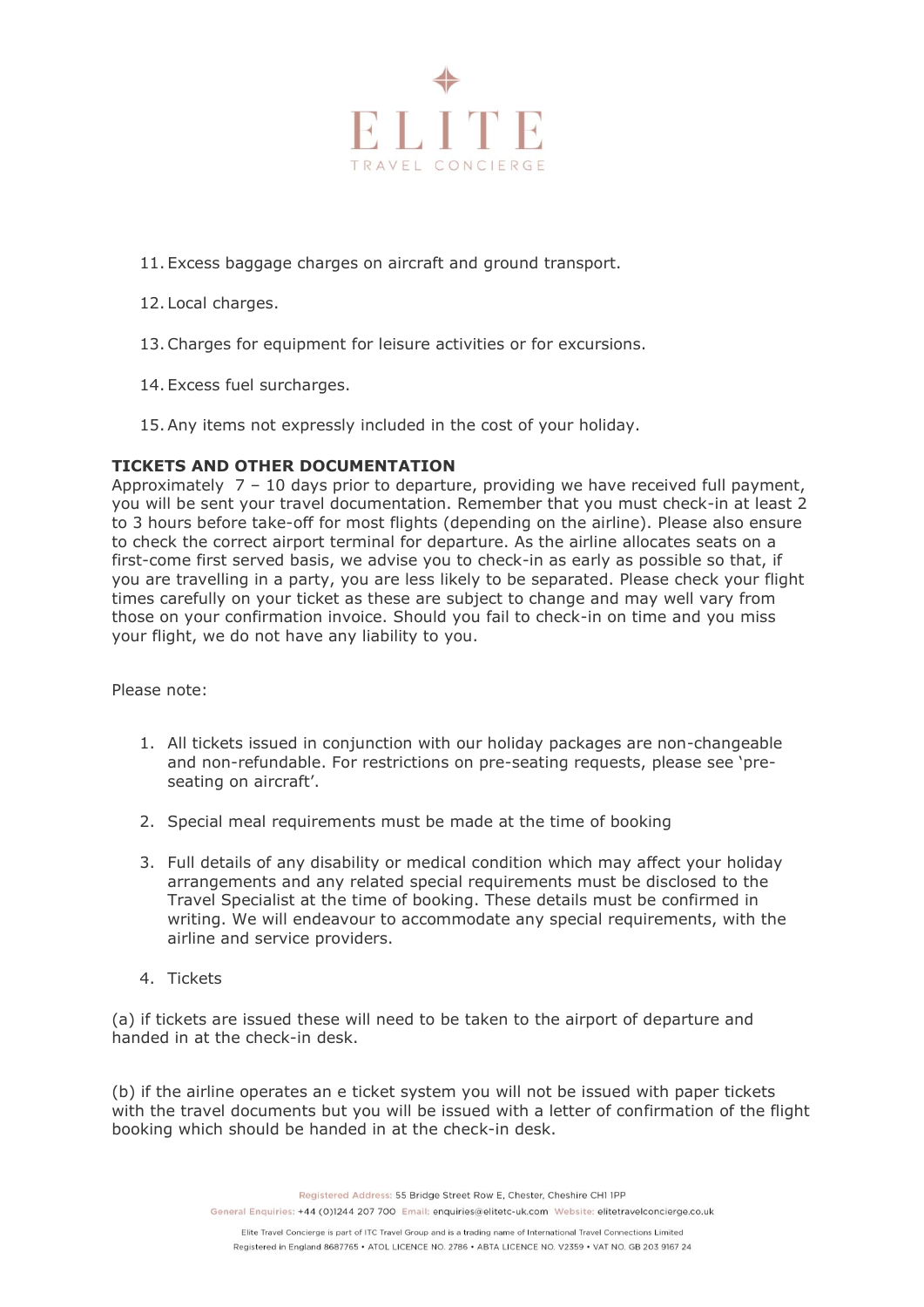

5. Certain airlines operate an on-line check-in prior to departure. If you wish to utilise this method we cannot be responsible for any errors or changes in seating arrangements.

Please check your invoice, tickets and all other documentation carefully as soon as you receive them.

Contact us immediately if any information appears to be incorrect or missing as it may not be possible to make changes later.

#### **ADVANCE PASSENGER INFORMATION AND APIS**

UK and overseas governments require all passengers travelling by air to provide certain personal information known as Advance Passenger Information or API this means your passport/ identity card details and in some instances, your contact and other information, are provided to the authorities before you travel. Some governments also require airlines to provide them with direct access to airline passenger bookings, which may contain other passenger data. It is important that the information provided is accurate so you pass through Immigration on arrival without delay. You must provide this information when requested to do so which may be in advance of travel.

#### **PASSPORT & VISAS**

Each passenger including children is required to hold their own full and valid passport for visits to all the destinations that we feature. Most countries require that passports are valid for at least six months after the departure from their country and issued within the last 10 years. Please visit www.fco.gov.uk/travel for the individual country's passport and visa requirements for British citizens with a British passport or contact us for further details. A full British passport presently takes approximately 2 to 6 weeks to obtain or renew. If you are 16 or over and haven't yet got a passport, you should apply for one at least 6 weeks before your holiday. The UK Passport Service has to confirm your identity before issuing your first passport and will ask you to attend an interview in order to do this. All information we provide in respect of visa or passport requirements is given in good faith and as known at the time it is provided.

However, requirements may change and you must check the up to date position in good time before departure. For countries requiring visas, there should be at least one blank page in the passport to facilitate the visa stamp. Please note that some countries may require two blank pages for entry and departure visas.

If you, or any member of your party, do not hold a British citizen's passport and/or do not reside in the UK, you must check the entry requirements with the embassy of the country/ies you will be visiting. Single parents or other adults travelling alone with children should be aware that some countries require documentary evidence of parental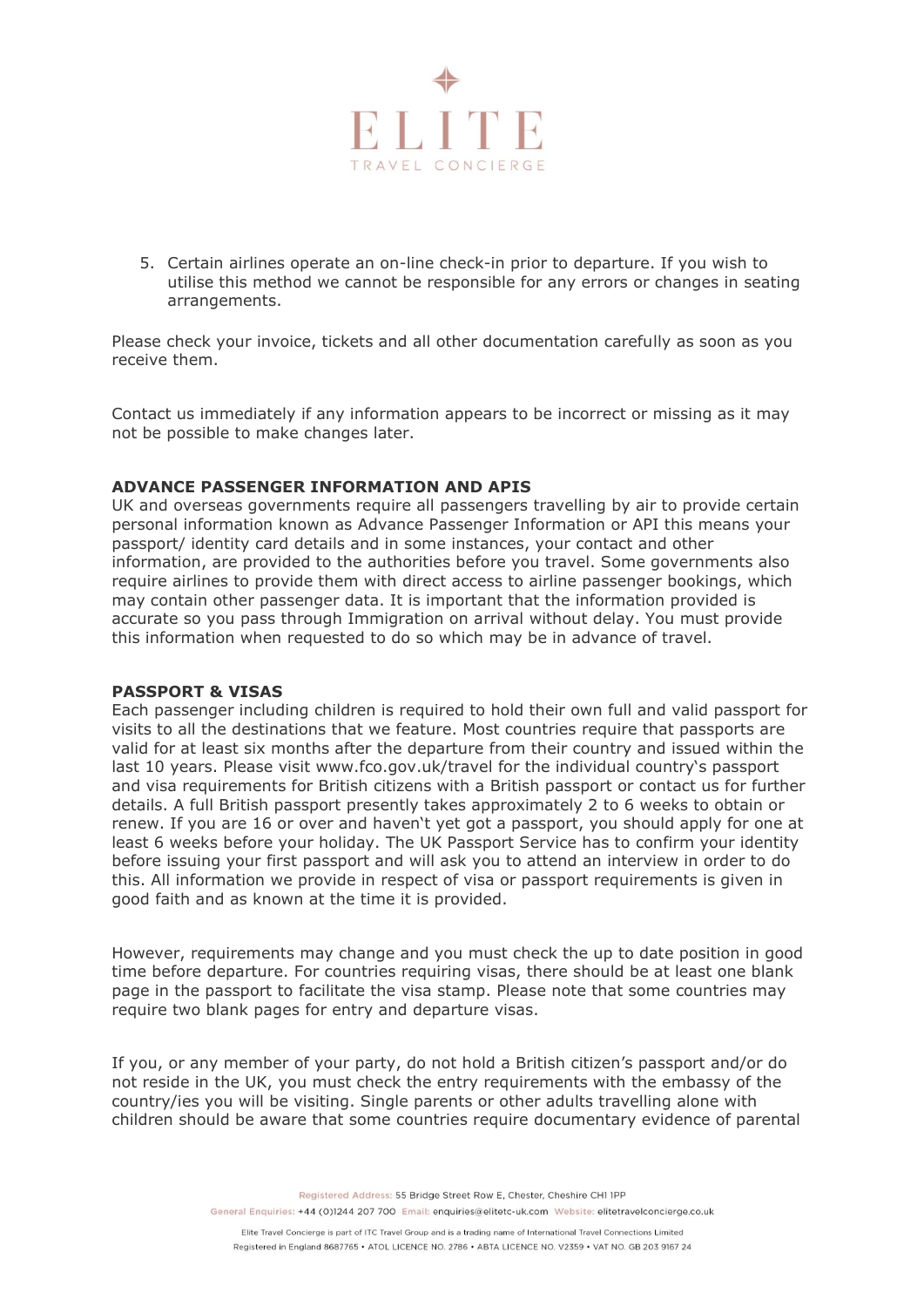

responsibility before allowing lone parents to enter the country or, in some cases, before permitting the children to leave the country.

Subject to compliance with the applicable conditions, we can issue an electronic travel authority for entry to Australia (ETA). Please advise us at the time of booking if you require assistance.

#### **Travel to and via the USA Visa Waiver**

Programme (VWP) and Electronic System for Travel Authorisation (ESTA) In order to enter the USA, every person travelling (including children) must have a visa unless they qualify for the Visa Waiver Program (VWP). Most British citizens residing in the UK will qualify for the VWP (which covers visits of up to 90 days) but please see the important note below. All visitors to the US (including children) who are eligible for the VWP must apply for authorisation to travel to the US in advance in accordance with the Electronic System for Travel Authorisation (ESTA). You must complete an online application for authorization to travel on the ESTA website (details below) at least 72 hours before your flight to the US departs but you are recommended to apply earlier. Providing the application is accepted, you will be provided with approval via the website. Approval is usually provided very quickly but can take up to 72 hours if data needs to be checked. You should make a note of the ESTA approval number when you receive it. There is currently a US\$14 per person fee payable when you apply for your authorisation to travel. The ESTA is valid for two years and can be applied for at any time. It is very important that you complete your ESTA application using the exact address as displayed on the documentation you receive. If you have booked a flight only or the address of your accommodation is confirmed on arrival, please use the address as stated on your holiday invoice/ tickets. It's recommended that the ESTA is applied for as soon as you have booked your holiday. Important note; not all British visitors to the USA will qualify for the Visa Waiver Program.

You will need to apply for a visa if you have ever been arrested (even if you were not convicted of an offence) or have a criminal record of any description. Other exemptions also apply. If you are in any doubt as to whether you may require a visa, please contact the US Embassy, Consular Information Unit, 24 Grosvenor Square, London W1A 1AE or visit the website www.usembassy.org.uk or contact them on 020 7499 9000 before making your booking with us.

Visa requirements may change. Further information on entry requirements for the USA is available at http://travel.state.gov. You must also check entry requirements at the time of booking and in good time before departure as requirements may change.

#### **HEALTH REQUIREMENTS**

Registered Address: 55 Bridge Street Row E, Chester, Cheshire CH1 1PP General Enquiries: +44 (0)1244 207 700 Email: enquiries@elitetc-uk.com Website: elitetravelconcierge.co.uk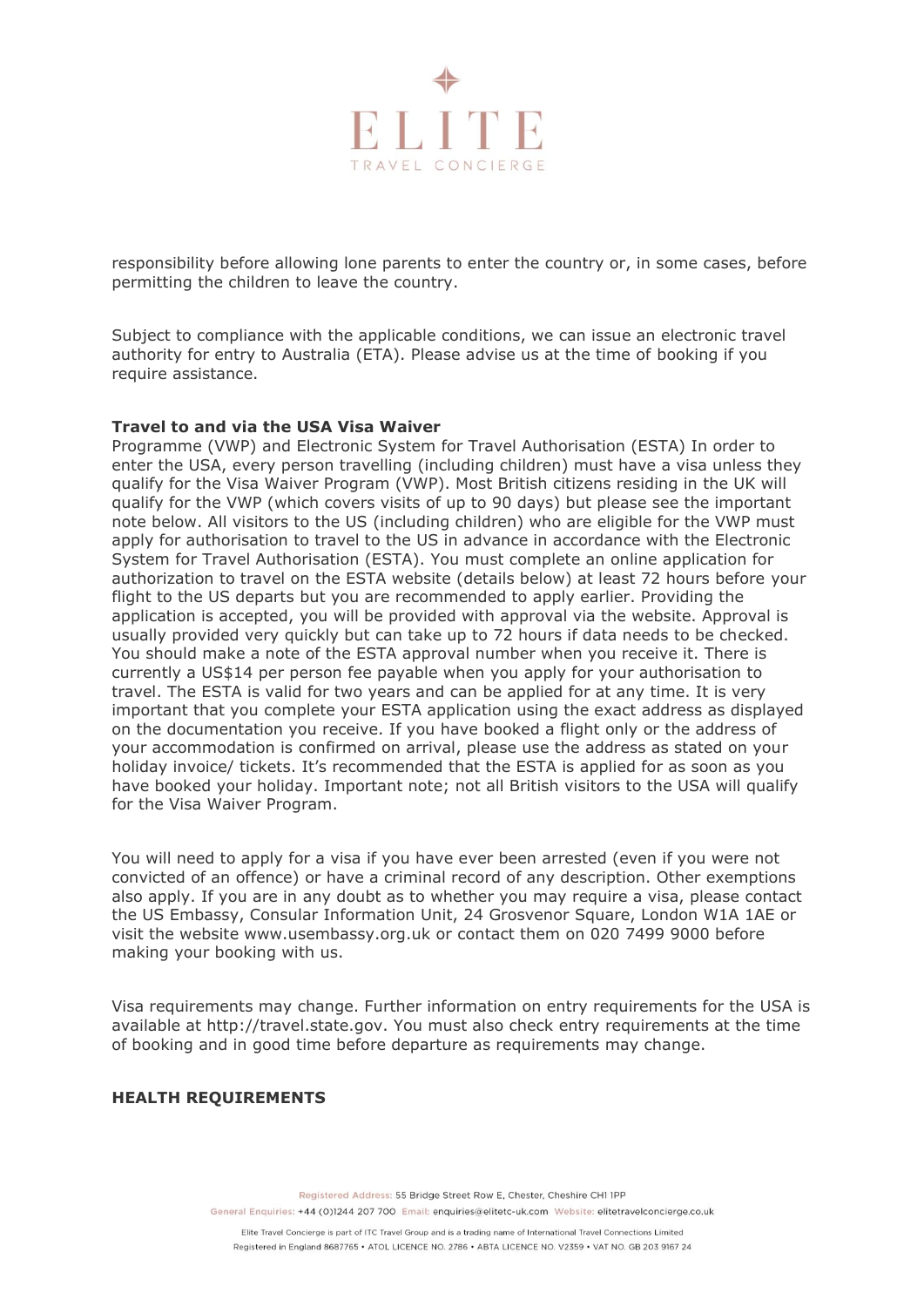

You must ensure you are aware of and comply with any health requirements, recommendations and precautions such as vaccinations for every country you are or may be visiting.

Requirements and advice may change and it is your responsibility to ensure you are aware of all recommended vaccinations and health precautions in good time before departure.

Details are available from your GP surgery and from the National Travel Health Network and Centre www.nathnac.org. Information on health abroad is also available on www.nhs.uk/Livewell/Travelhealth.

You must have adequate insurance cover for all medical costs which will not be covered by the EHIC or you will be personally responsible for payment of these to the hospital/medical practitioner. Payment may be required at the time of departure from the hospital or at the time of receiving treatment. If you have a pre-existing or current medical condition of any kind or if you are pregnant, then you must get clearance to travel from your own doctor. Please also check the terms of your travel insurance policy. Pregnant ladies are not accepted by most airlines after 28 weeks of pregnancy.

IMPORTANT: It is your responsibility to ensure that you hold the correct, valid documents for the country/ies you are visiting and have obtained and have proof of any compulsory vaccinations. You should also carry written confirmation of any medication Requirements you may have. Further, we cannot accept responsibility if you are refused passage on any airline or other transport or entry into any country due to the failure on your part to carry the correct documentation. If failure to do so results in fines, surcharges, claims, financial demands or other financial penalties, costs or expenses being imposed on or incurred by us, you will be responsible for indemnifying and reimbursing us accordingly.

#### **LUGGAGE ALLOWANCE**

Allowances vary according to the carrier, destination, route and the class of travel booked. You will be advised of the specific allowances and restrictions with your travel documentation. Should you require these at the time of booking, please ask your Travel Specialist.

Please note:

1. Many airlines restrict the weight, size, dimensions and contents of hand luggage. For further details please check with the airline you are flying with.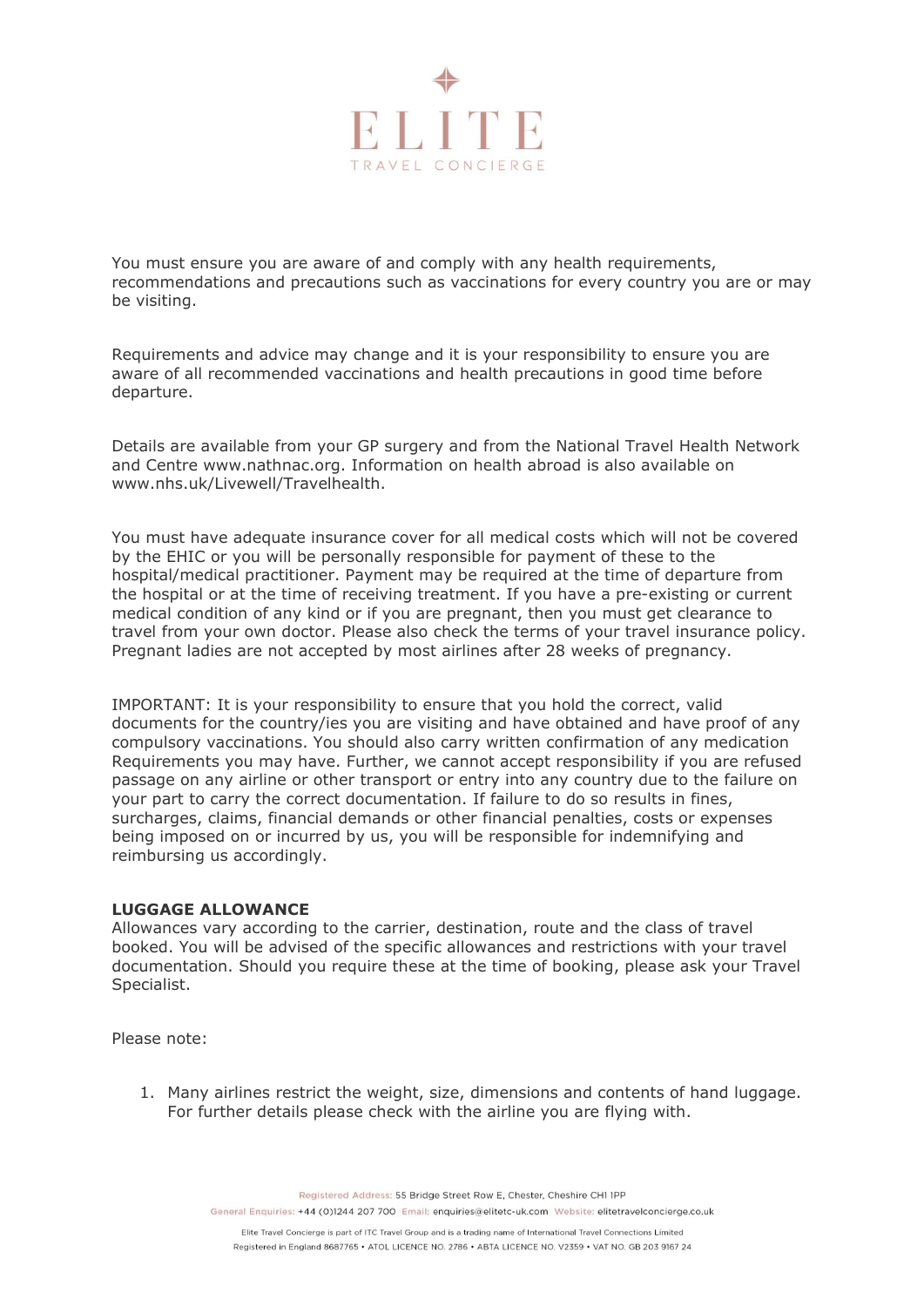

2. The airline may impose a charge payable by you at the check-in or refuse to allow the luggage to be checked-in until the weight and dimensions are within the prescribed limits if your luggage is over the prescribed allowance.

We will not be responsible for any such charges or be liable for the cost of any items which you are unable to check-in and are left at the airport.

3. There are restrictions on the contents of hand luggage to be taken on board an aircraft. You are advised to visit www.gov.uk/hand-luggage-restrictions

#### **AIRLINE DELAYS & PASSENGER RIGHTS**

If your flight is cancelled or delayed, your flight ticket is downgraded or boarding is denied by your airline, depending on the circumstances, the airline may be required to pay you compensation, refund the cost of your flight and/or provide you with accommodation and/or refreshments under EC Regulation No 261/2004 the Denied Boarding Regulations 2004. Full details of these rights are posted at EU airports and are also available from airlines/ airline websites or visit www.caa.co.uk.

Please note that any compensation or other payment due to you is the responsibility of the airline and will not automatically entitle you to a refund from us. All sums you receive or are entitled to receive from the airline concerned by virtue of these Regulations represent the full amount of your entitlement to compensation or any other payment arising from such cancellation, delay, downgrading or denied boarding. This includes any disappointment, distress, inconvenience or effect on any other arrangements the fact a delay may entitle you to cancel your flight does not automatically entitle you to cancel any other arrangements even where those arrangements have been made in conjunction with your flight. If, for any reason, we make any payment to you or a third party which the airline is responsible for in accordance with the Denied Boarding Regulations, you must, when requested, assign to us the rights you have or had to claim the payment in question from the airline.

If your airline does not comply with these rules you may complain to the Civil Aviation Authority on 020 7453 6888 or by e-mail to passengercomplaints@caa.co.uk or see www.caa.co.uk – Referring Your Complaint to the CAA.

Please check your travel insurance policy for compensation following airline delays.

Where long flight delays result in lost holiday time, refunds are not given by suppliers for unused accommodation as rooms are held for delayed arrivals and are not re-let. Please also note that an airline carrier may, if circumstances so require, divert, postpone or delay any flight, or alter the airport of departure or arrival and may, without notice, substitute alternative carriers or aircraft.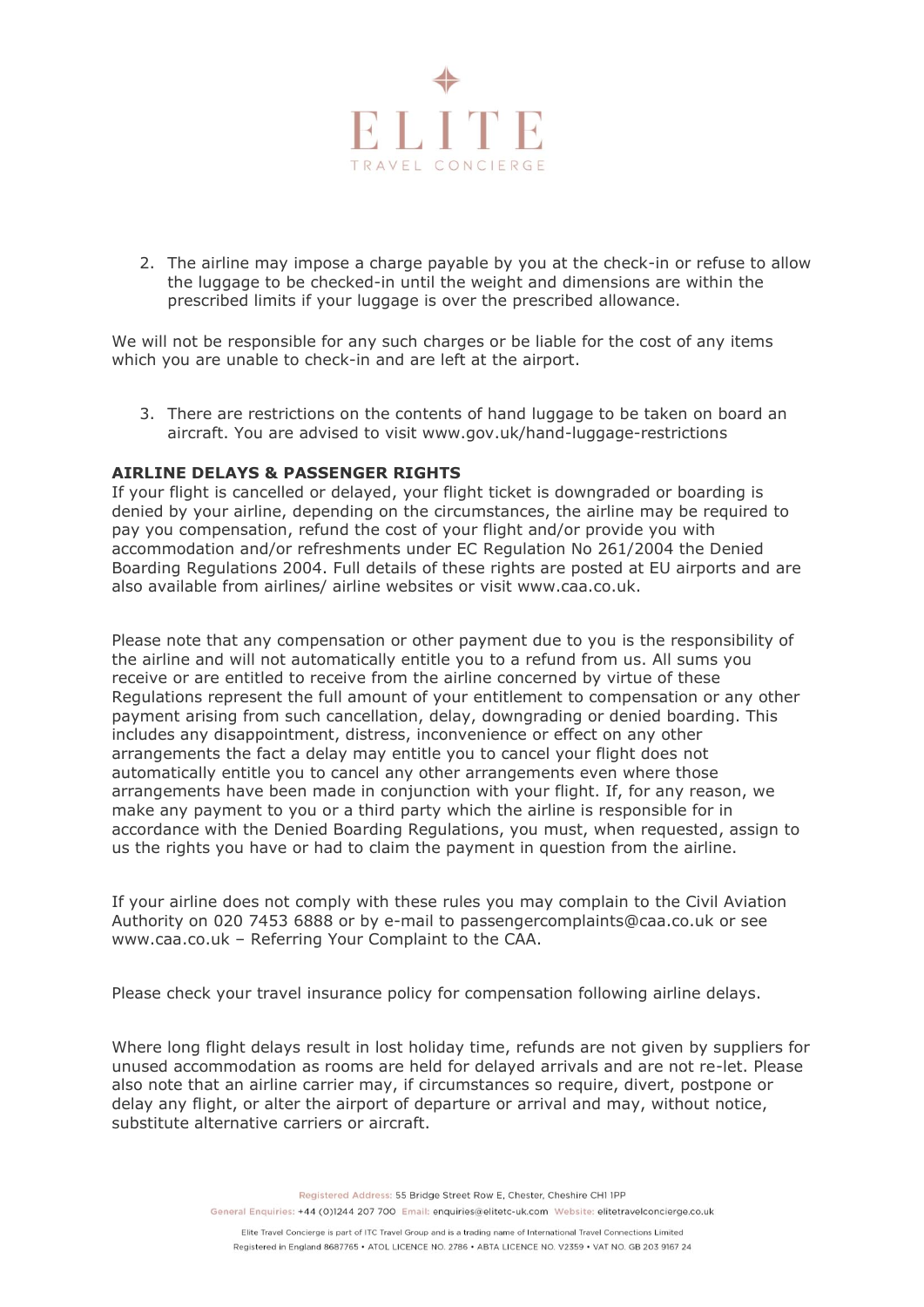

We are not always in a position at the time of booking to confirm the flight timings which will be used in connection with your flight. The flight timings shown in our brochure, on our website and/or detailed on your confirmation invoice are for guidance only and are subject to alteration and confirmation. Flight timings are outside our control. They are set by airlines and are subject to various factors including air traffic control restrictions, weather conditions, potential technical problems and the ability of passengers to check in on time. The latest known flight times will be those shown on your tickets or confirmation of the flight booking, which will be despatched to you approximately two weeks before departure. You must, accordingly, check your tickets very carefully immediately upon receipt to ensure that you have the correct flight times. It is possible that the flight times may be changed even after tickets have been despatched; we will contact you as soon as possible if this happens.

#### **BANNED AIR CARRIERS**

In accordance with EU Regulation No 2111/2005, we are required to bring to your attention the existence of a "Community list" which contains details of air carriers who are subject to an operating ban within the EU. The Community list is available for inspection at http://ec.europa.eu/transport/air-ban/list\_en.htm We are also required to advise you of the actual carrier(s) (or, if the actual carrier(s) is not known, the likely carrier(s)) that will operate your flight(s) at the time of booking. Where we are only able to inform you of the likely carrier(s) at the time of booking, we will inform you of the identity of the actual carrier(s) as soon as we become aware of this. Any change to the operating carrier(s) after your booking has been confirmed will be notified to you as soon as possible. If the carrier with whom you have a confirmed reservation becomes subject to an operating ban as above as a result of which we/ the carrier are unable to offer you a suitable alternative the provisions of clause 7 of our Booking Conditions "Alterations and cancellations by the Company" will apply.

#### **NON PACKAGES**

Some of the holiday arrangements we sell are not "packages" in accordance with the Package Travel, Package Holidays and Package Tours Regulations 1992.

For these arrangements, the acceptance of liability set out in Clause 10(ii)a) of our Booking Conditions will not apply. Instead, we will use reasonable skill and care in the performance of any services which we or any of employees provide subject to and in accordance with the other terms of the Booking Conditions. For services which are provided by third parties such as hoteliers and transport companies, we will use our reasonable skill and care in selecting reputable suppliers.

# **PRE-SEATING ON AIRCRAFT**

Pre-seating can be arranged on most international carriers and charges may apply. However, the seating available will be limited and once this limit is reached, airlines will

> Registered Address: 55 Bridge Street Row E, Chester, Cheshire CH1 1PP General Enquiries: +44 (0)1244 207 700 Email: enquiries@elitetc-uk.com Website: elitetravelconcierge.co.uk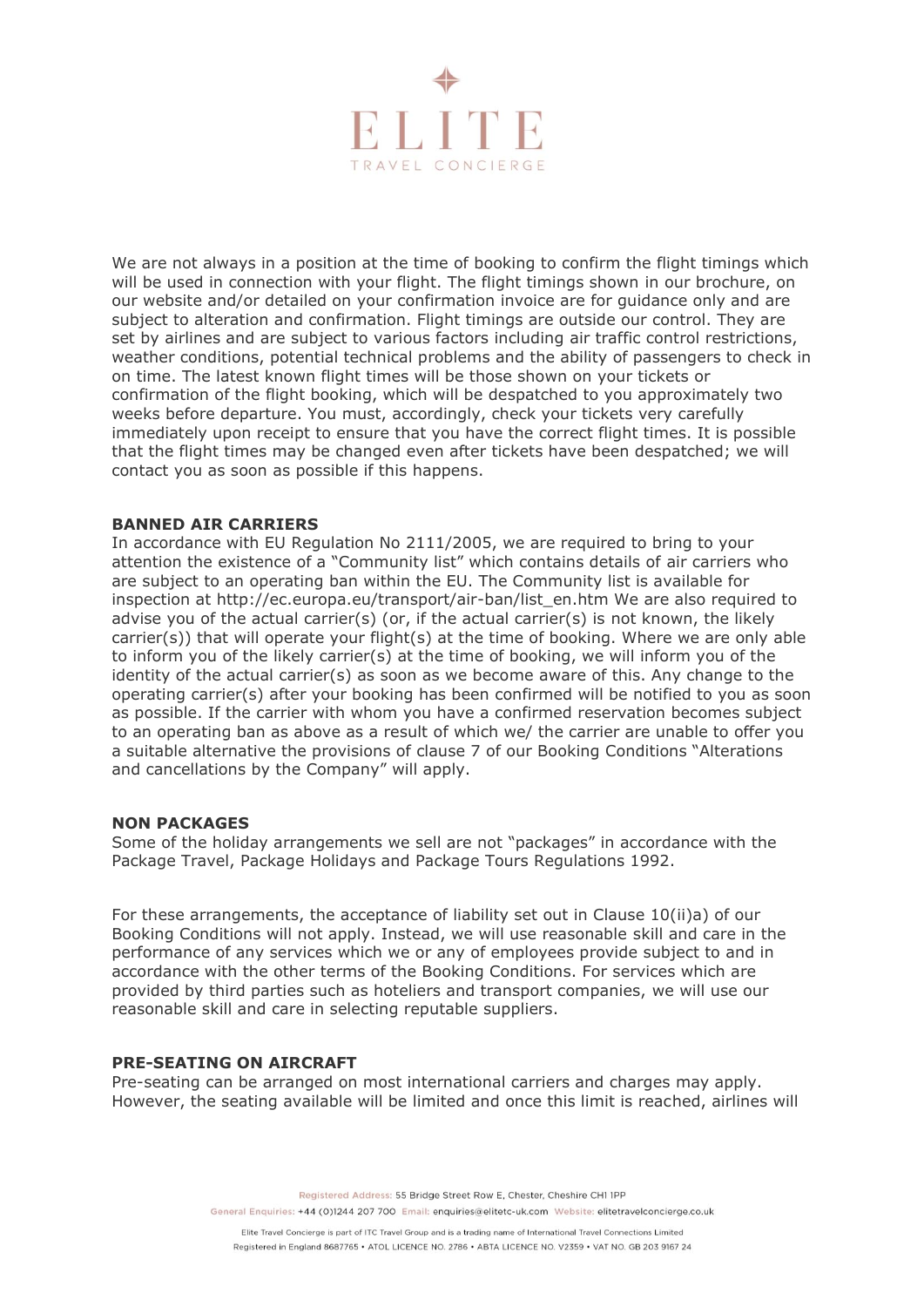

only allocate seats at check-in and this cannot be overridden. Pre-assigned seats cannot be guaranteed as airlines do not undertake to provide any particular seat in the aircraft.

Therefore, you agree to accept any seat that may be allocated on the flight in the class for which the ticket has been issued. Certain airlines now operate a voluntary online system to book your seats in advance, please see your travel documentation to see if this is available. Depending on your airline, you may be able to check-in online in advance.

Please note:

- 1. Bassinettes for babies must be booked at the time of booking and are on a first come first served basis. Due to airline availability bassinettes cannot be guaranteed.
- 2. If you have any special seating, dietary or other requirements as a result of any disability, reduced mobility or medical condition, please advise us at the time of booking or as soon as you are able if you are not in a position to do so when booking. We will pass such information to the airline concerned but cannot guarantee that they will be met.

#### **INTER-ISLAND & OVERSEAS INTERNAL FLIGHTS**

Please note that on aircrafts used for flights between islands extra luggage restrictions will apply. We will try and ensure that special requirements relating to disability or mobility needs can be accommodated but this cannot be guaranteed.

# **SAFETY OVERSEAS**

Safety standards and rules are set by each country. These may not be equivalent to those of the UK and, in some cases, could be lower. This includes activities, public transport, taxis, theme parks and other recreational facilities. Many hotels do not have lifeguards on duty at the swimming pool and some may have signs indicating that swimming is at your own risk. Please act responsibly, particularly with children, as the depth and design of hotel pools vary. We suggest that, in all cases, you familiarize yourself with each pool, particularly prior to diving or allowing any children travelling with you to swim. When properties provide cots for infants, you must check you are happy with the standard and safety prior to use. Caution should be exercised with regard to some room facilities (such as tea and coffee making machines, Jacuzzi baths, etc). Parents should ensure that the standards for childcare and the facilities of the children's clubs meet their requirements. Further information is available on request.

# **WEATHER & PUBLIC UTILITIES**

Registered Address: 55 Bridge Street Row E, Chester, Cheshire CH1 1PP General Enquiries: +44 (0)1244 207 700 Email: enquiries@elitetc-uk.com Website: elitetravelconcierge.co.uk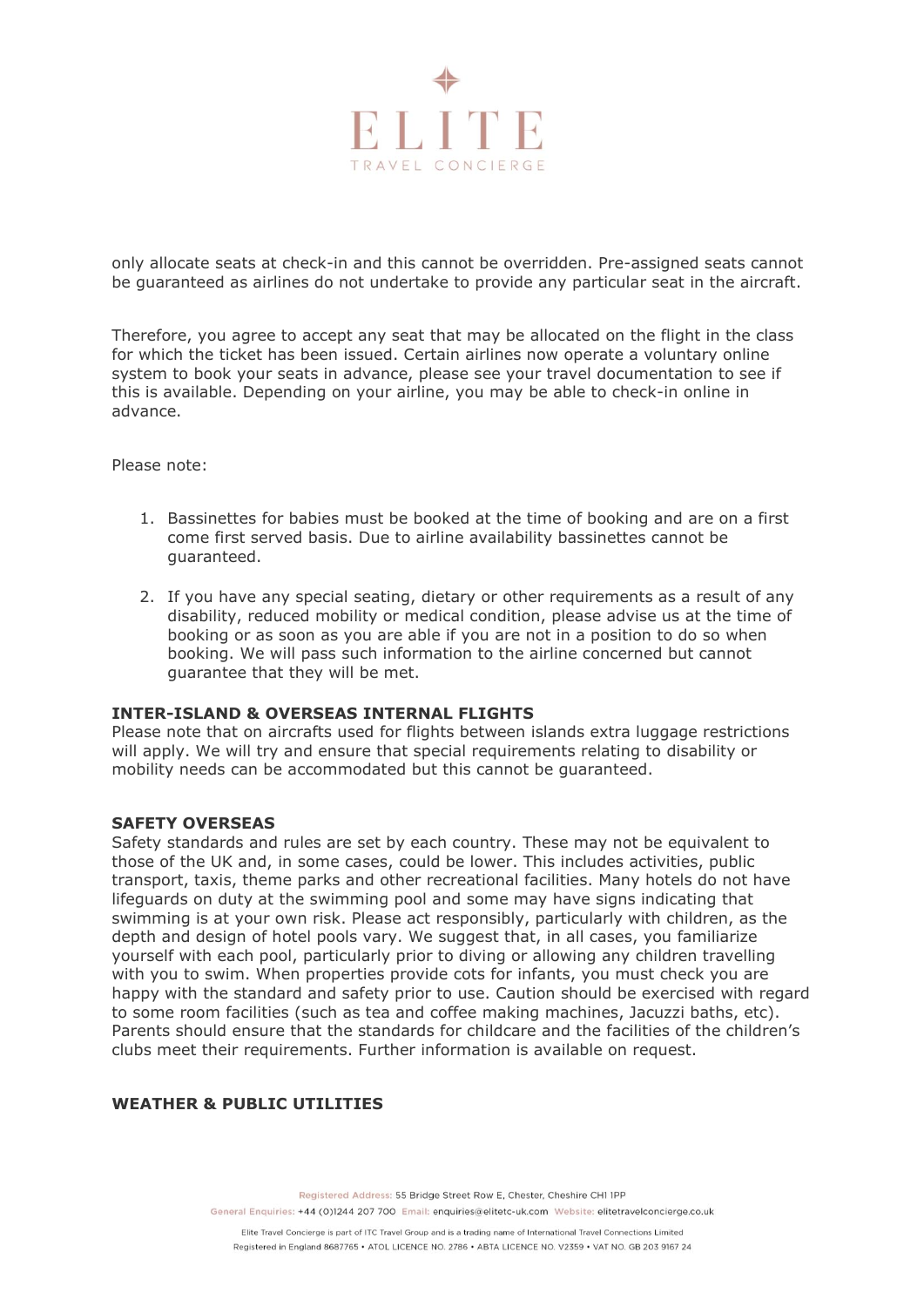

Public utilities and continuity of services, such as water and electricity should not be taken for granted at your destination. On tropical islands and in less developed countries, there may be interruptions to the supply. Occasionally in the tropics, severe storms and cyclones do occur. Generally, the "hurricane season" in the Caribbean, North and Central America is from June to November and in the southern hemisphere, cyclones can occur between December and April although this varies between regions and areas. It is advisable to check, prior to departure, for any unusual weather that may affect the enjoyment of your holiday. Further information is available at www.metoffice.gov.uk.

# **CUSTOMERS WITH ANY DISABILITY, MEDICAL CONDITION OR REDUCED MOBILITY**

If any member of your party has any medical condition, disability or reduced mobility which may affect your holiday or any special requirements as a result (including any which affect the booking process), please tell us before you confirm your booking so that we can assist you in considering the suitability of the arrangements and/or making the booking. In any event, you must give us full details in writing at the time of booking and whenever any change in your condition, disability or mobility occurs. You must also promptly advise us if any such condition, disability or reduced mobility which may affect your holiday develops after your booking has been confirmed. We are not a specialist disabled holiday company, but we will do our best to cater for any special requirements you may have. We will make every effort to recommend the most suitable holiday for you as we do have a specialist department who will be able to provide information to you. For further information, call us to discuss your holiday requirements. Within the EU, airlines will facilitate access to air transport for disabled persons and persons of reduced mobility and ensure they receive assistance when travelling by air in accordance with EC Regulation 1107/2006.

This also applies to passengers departing from an airport situated outside the EU to an airport situated within the EU if the air carrier is an EU Community Air Carrier. Due to the nature of some of our hotels/destinations, many may lack the simplest facilities, such as ramps for wheelchairs and door access. This may apply to shops, restaurants public transport and recreational facilities.

# **ACCOMMODATION CHECK-IN/CHECK-OUT**

The standard international practice is to let rooms from midday to midday but this can vary between 10:00am and 3:00pm. Therefore, if you check-in immediately after a night flight, this would normally count as one night's accommodation. Similarly, if your return flight is at night, you will normally be required to vacate your room at 12:00 noon prior to leaving for the airport. Day rooms are subject to availability and cost and can be arranged locally with the accommodation management. In order to guarantee an early check-in or a late check-out, the pre-payment of an extra night's accommodation will be necessary. Please check at the time of booking.

> Registered Address: 55 Bridge Street Row E, Chester, Cheshire CH1 1PP General Enquiries: +44 (0)1244 207 700 Email: enquiries@elitetc-uk.com Website: elitetravelconcierge.co.uk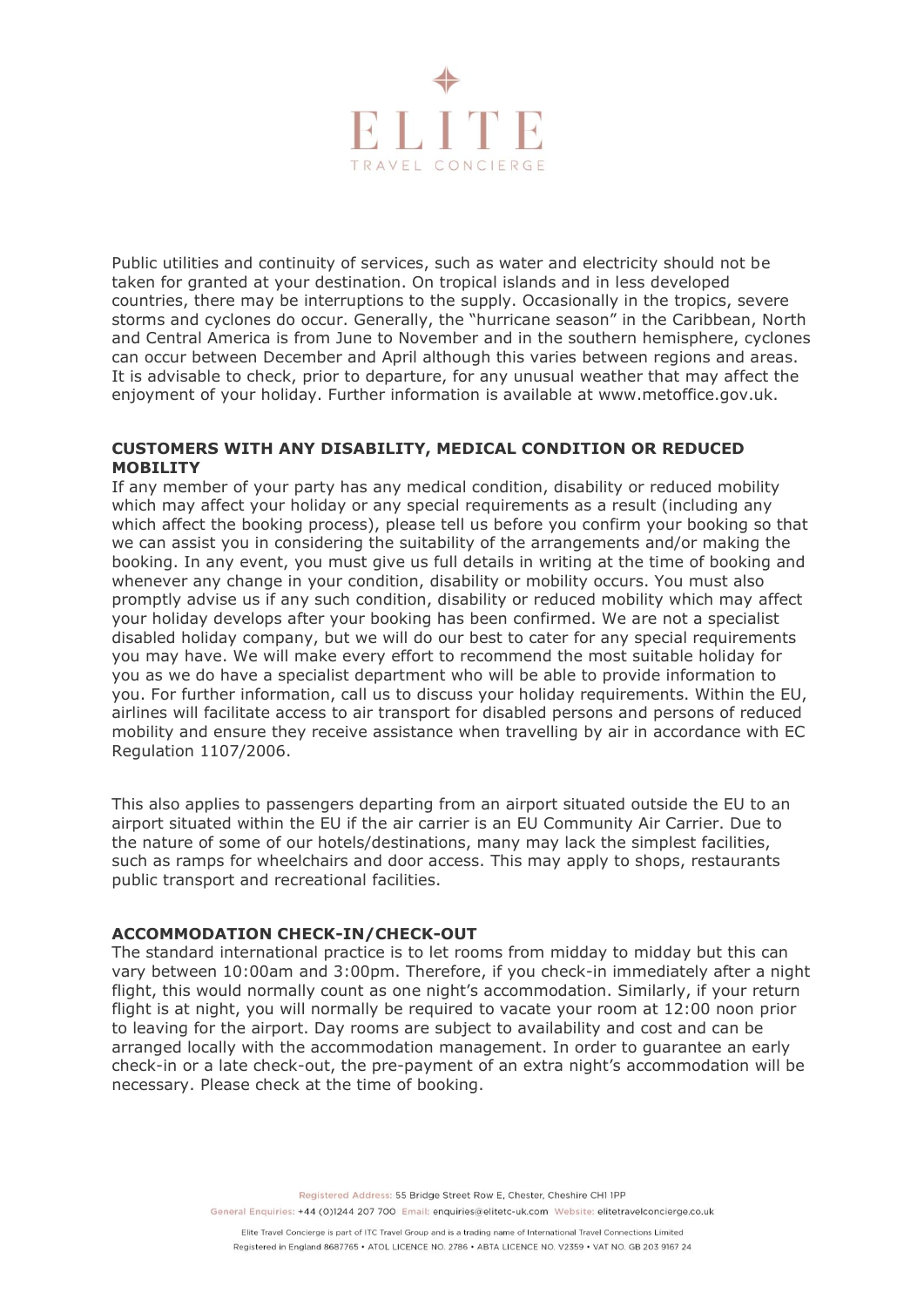

Guests may be asked to present a credit card or a substantial cash deposit upon checkin to guarantee payment of extras/incidentals. The use of room safes is recommended and items of value should be deposited with the hotel.

# **HOTEL ACCOMMODATION CATEGORIES**

Throughout our featured destinations, there are no official hotel ratings. Room and suite category descriptions which are referred to throughout the brochure and on our website are set by each individual hotel - the terminology is not our own. Therefore, you will find that some accommodation categories and their respective prices will be determined purely by location (the proximity to the beach for example) and some by the décor of the accommodation itself. Others will be a combination of the two. When we use the term 'Ocean View', it means just that - that the sea can be seen from the room, patio or balcony, but please note that sometimes, the view may be partial or at an oblique angle.

#### **BEACHES**

Please note that all beaches at the accommodation/ resorts featured are open to the public unless specifically stated otherwise. Minimum clothing restrictions may operate on beaches in certain countries. We cannot guarantee beaches in every country will be manned with lifeguards or provide flags for information on currents and conditions unfavourable or favourable for safe swimming or Watersports. You must satisfy yourself that conditions are safe for swimming before doing so.

# **BUILDING WORKS**

We strive to ensure that your accommodation will not be in an area of construction and that your accommodation will not be undergoing substantial refurbishment which may cause you inconvenience. We have no control over building works our hoteliers are carrying out or building works which are being carried out in the immediate locality of your accommodation. If it comes to our attention that building works are being carried out which will or may have a material effect on your holiday we will notify you as soon as we become or are made aware of the nature of the works and whether the works will or will not cause you undue inconvenience.

#### **TAXES**

We will advise at the time of booking and with the travel documentation when, and if, any local taxes are payable in respect of the arrangements you have booked with us.

# **FACILITIES IN HIGH/LOW SEASONS**

In low seasons and periods of low occupancy, a few facilities at some hotels/ resorts may close. For example, a pool may be closed for maintenance or a restaurant for refurbishment. We will advise you of any changes to the availability of the facilities and of any work taking place known to us at the time of booking or as soon as we have been informed.

> Registered Address: 55 Bridge Street Row E, Chester, Cheshire CH1 1PP General Enquiries: +44 (0)1244 207 700 Email: enquiries@elitetc-uk.com Website: elitetravelconcierge.co.uk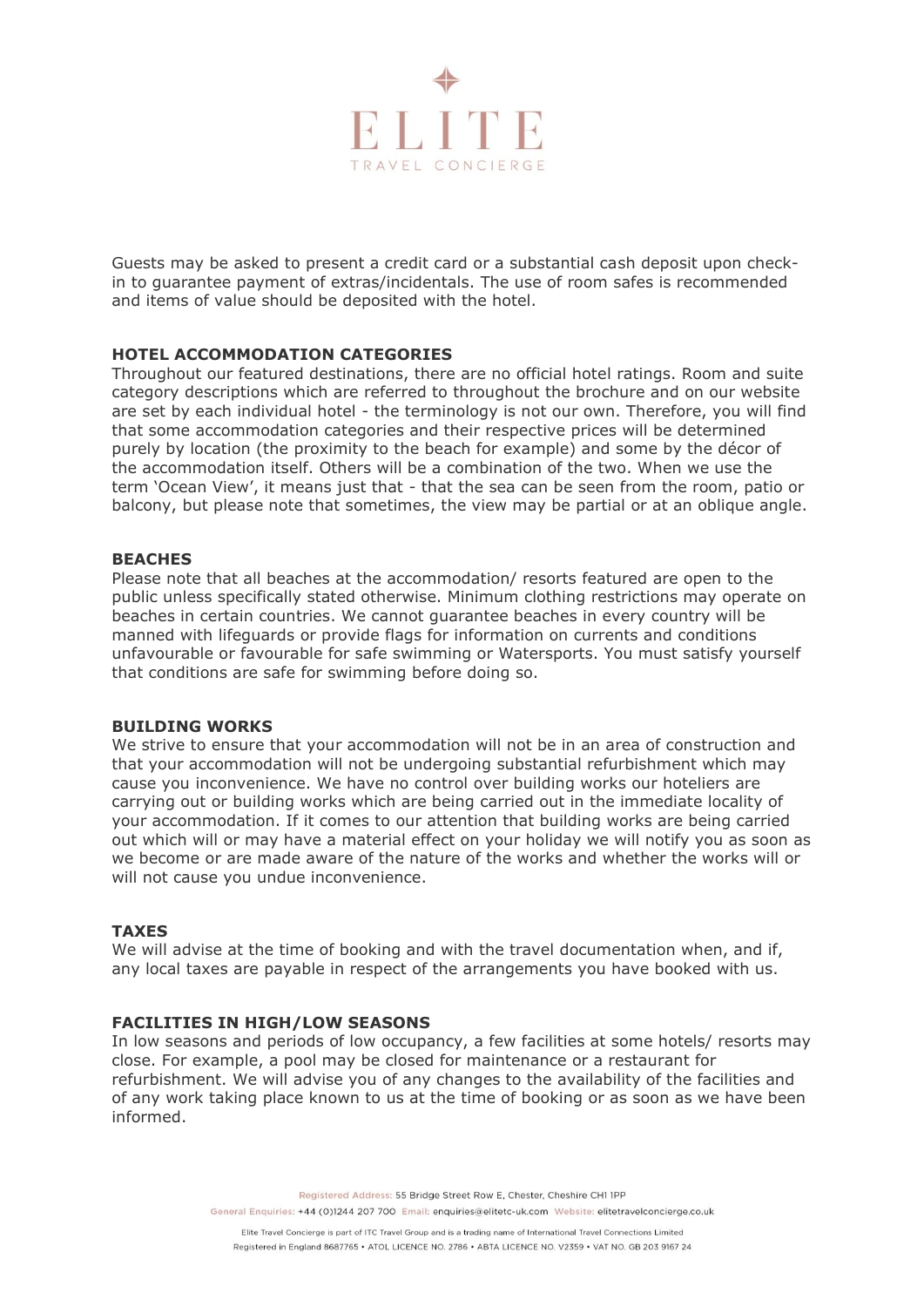

# **NATIONAL AND SPECIAL RELIGIOUS PERIODS**

There may be restricted facilities e.g. restaurant / shop opening times, availability of public transport, recreational facilities etc, during national holidays and/or religious periods or festivals. Ramadan is observed in Dubai, Oman, Bahrain, Qatar, Malaysia, The Maldives, Indonesia, India, Egypt and Morocco. It is observed in the ninth month of the Muslim Calendar, the exact dates are determined by the lunar cycle. During this period, there are restrictions with regard to eating, drinking and smoking in public during daylight hours.

# **CAR HIRE**

ITC Travel Group only deals with reputable car hire companies and, in the high season in particular, we strongly recommend that you pre-book your hire car to guarantee availability. Hirers must normally be 23 years of age or over (minimum of 25 years for prestige cars) and hold a FULL and VALID British driving licence, which must be carried at all times.

If you plan to drive in Europe, you may need an International Driving Permit for the areas you plan to drive in. You may need more than one depending on where you are visiting. Permits are available from certain branches of the Post Office. To find out more about getting an International Driving Permit

visit https://www.postoffice.co.uk/identity/international-driving-permit

Local licences (if applicable) are obtainable from the hirer or main police stations upon presentation of a British driving licence and must be paid for locally, together with petrol and optional extra insurance. When collecting your hired car, you will be asked to sign the hire car company's standard hire agreement. This agreement is likely to contain provisions that limit or exclude the hire car company's liability to you in certain situations. Please read the agreement carefully and ensure that you have adequate insurance cover. In some countries compulsory collision damage waiver is required. A credit card will be required as a deposit against fuel, insurance waiver, additional child/baby seats or other costs. For infants, front airbags may not be disconnected in certain vehicles, please check with the hirer. You are advised to take out additional insurance if voluntary such as collision damage waiver or equivalent for the country of your destination.

# **EUROPE SELF DRIVE**

If you are driving your own car in Europe, you may need to obtain and carry a physical Green Card for your UK car insurance to be valid in the EU. These cards will be available from your car insurance provider, but you may be charged a small fee to cover administration costs.

You may also need a GB sticker for your own car when driving in the EU.

# **AIRPORT TRANSFERS**

We will provide private vehicle transfers where possible.

Registered Address: 55 Bridge Street Row E, Chester, Cheshire CH1 1PP General Enquiries: +44 (0)1244 207 700 Email: enquiries@elitetc-uk.com Website: elitetravelconcierge.co.uk